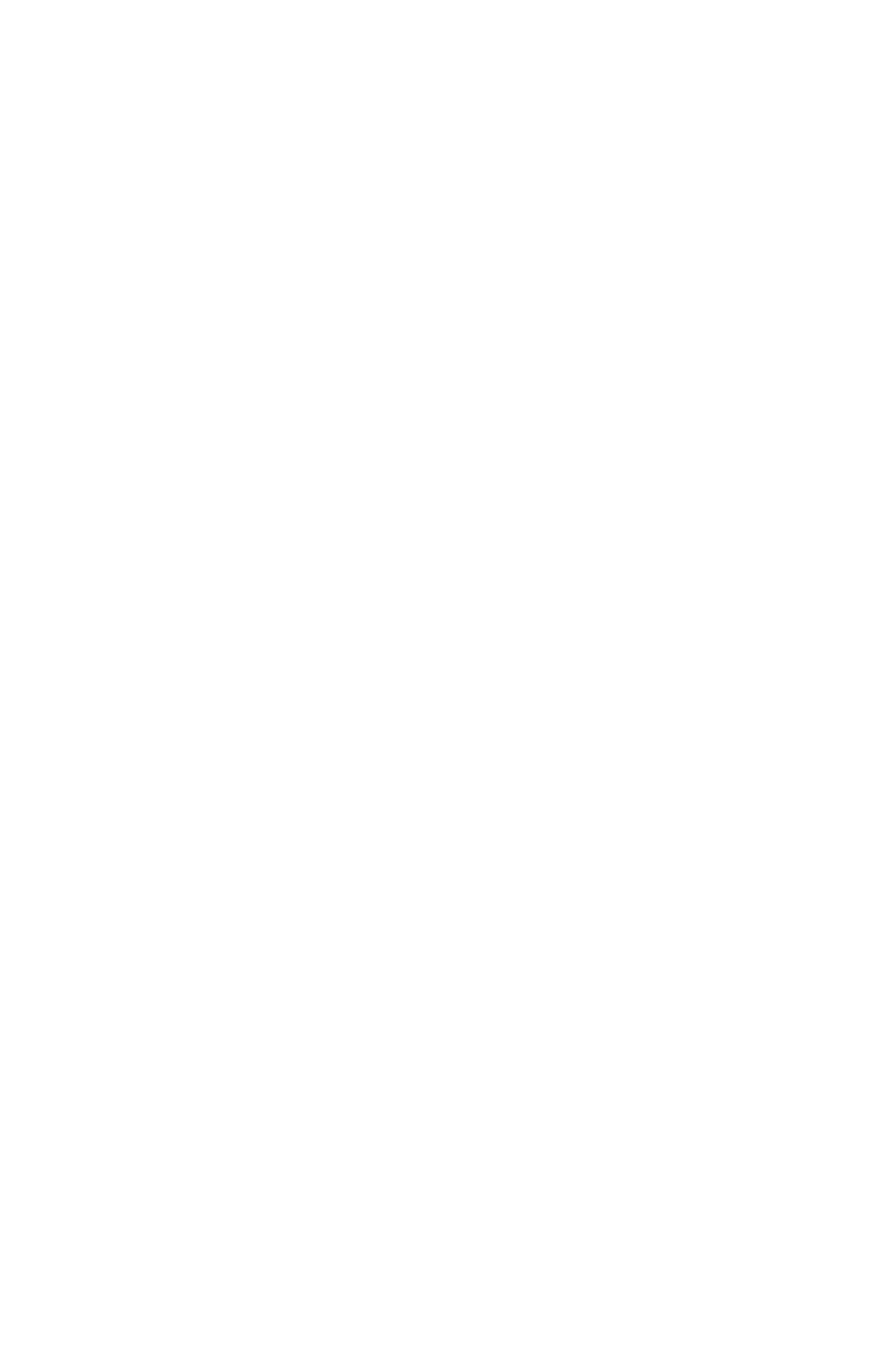# **2017 ACADEMIC CONVOCATION PROGRAM**

PRELUDE Selections from W.A. Mozart's celebrated string quartets Sage Genna, violin Kaitlyn Seitz, violin Forrest Walker, viola Olivia Katz, cello

| WELCOMING REMARKS                         | Isiaah Crawford, President          |
|-------------------------------------------|-------------------------------------|
| PRESIDENT'S AWARD FOR ACADEMIC EXCELLENCE | Megan Reich                         |
| PRESENTATION OF ALL-UNIVERSITY AWARDS     | Kristine Bartanen,<br>Academic Dean |

JAMES R. SLATER AWARD FOR ACADEMIC EXCELLENCE Cody Chun *Established by Professor Emeritus of Biology James Slater in 1977 to provide outstanding students with support in completing an individual project, including personal research, academic travel, services, activities, or attendance at a graduate school.*

# WRITING EXCELLENCE AWARDS

*A series of awards established by an endowment from the Hearst Foundation to recognize and encourage the achievement of the highest standards of excellence in writing. The endowment provides for 10 annual awards in the following categories: humanities, including the fine arts; social sciences; natural sciences; Connections core; first-year seminar; graduate programs; and race and pedagogy.*

| <b>Natural Sciences and</b> | <b>First-Year Seminars</b>         |
|-----------------------------|------------------------------------|
| <b>Mathematics</b>          | Adam Braude                        |
| Sarah Mueller               |                                    |
| Kyle Reinke                 | <b>Graduate Programs</b>           |
|                             | Nicole Brun-Cottan                 |
| <b>Connections Core</b>     |                                    |
| Cassandra McMurry           | Race and Pedagogy<br>Emma Ferguson |
|                             |                                    |

"SINCE WHEN WAS JUSTICE CARVED IN STONE (ASIDE FROM OUR OBELISK IN 1986)?" Rachel Schroder

"THE MIGHT OF THE LIVING DEAD" William Breitenbach,

Professor, Department of History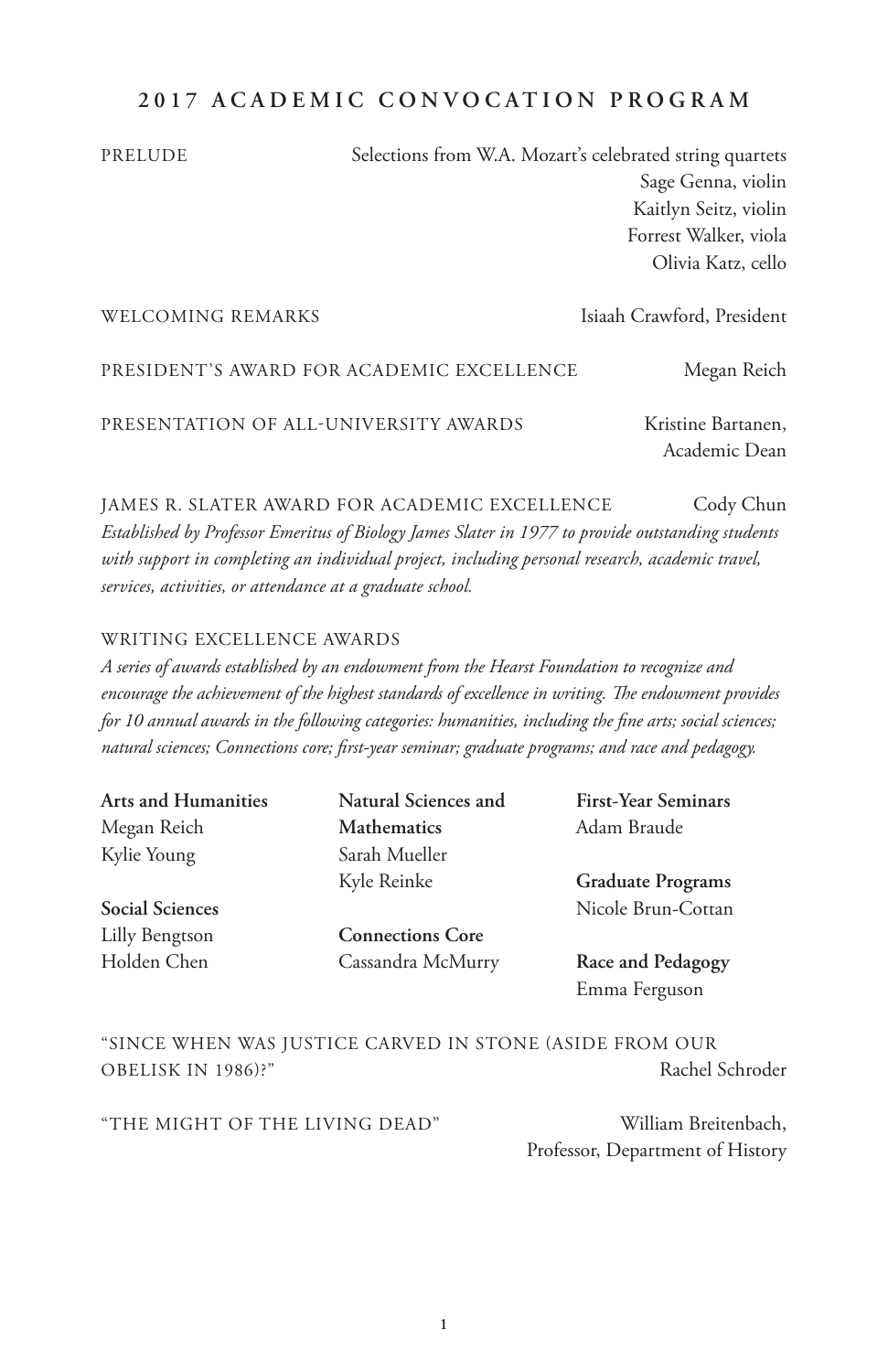#### PRESENTATION OF DEPARTMENTAL AWARDS

*University of Puget Sound students are recognized across the campus for extraordinary academic achievements in departmental programs. Many departments host their own award events during the latter portion of spring semester, and many of the award recipients honored in the printed Convocation program have received recognition at these special departmental functions. The selected awards presented today are representative of the academic accomplishments of the entire student body during the 2016–17 academic year. (\*Denotes faculty member of the platform party presenting award speeches.)*

Professor Dexter Gordon, African American Studies\* Professor Jan Leuchtenberger, Asian Studies Professor Greta Austin, Gender and Queer Studies Professor Pierre Ly, International Political Economy Professor James Evans, Science, Technology, and Society

Professor Elise Richman, Art and Art History Professor Michel Rocchi, French Studies\* Professor Harry V**é**lez-Quiñones, Hispanic Studies Professor Brendan Lanctot, Latin American Studies Professor Geoff Proehl, Theatre Arts

Professor Peter Wimberger, Biology Professor Gary McCall, Exercise Science Professor America Chambers, Mathematics and Computer Science Professor Amy Spivey, Physics\* Professor Lisa Wood, Psychology

Professor Dan Burgard, Chemistry Professor Jeff Tepper, Geology Professor Terry Beck, School of Education\* Professor Wendell Nakamura, School of Occupational Therapy Professor Jennifer Hastings, School of Physical Therapy

Professor Brett Rogers, Classics Professor Mike Benveniste, English Professor John Lear, History Professor Ariela Tubert, Philosophy\* Professor Keith Ward, School of Music

Professor Bianca Wolf, Communication Studies Professor Lisa Nunn, Economics Professor Robin Jacobson, Politics and Government Professor Alva Butcher, School of Business and Leadership Professor Monica DeHart, Sociology and Anthropology\*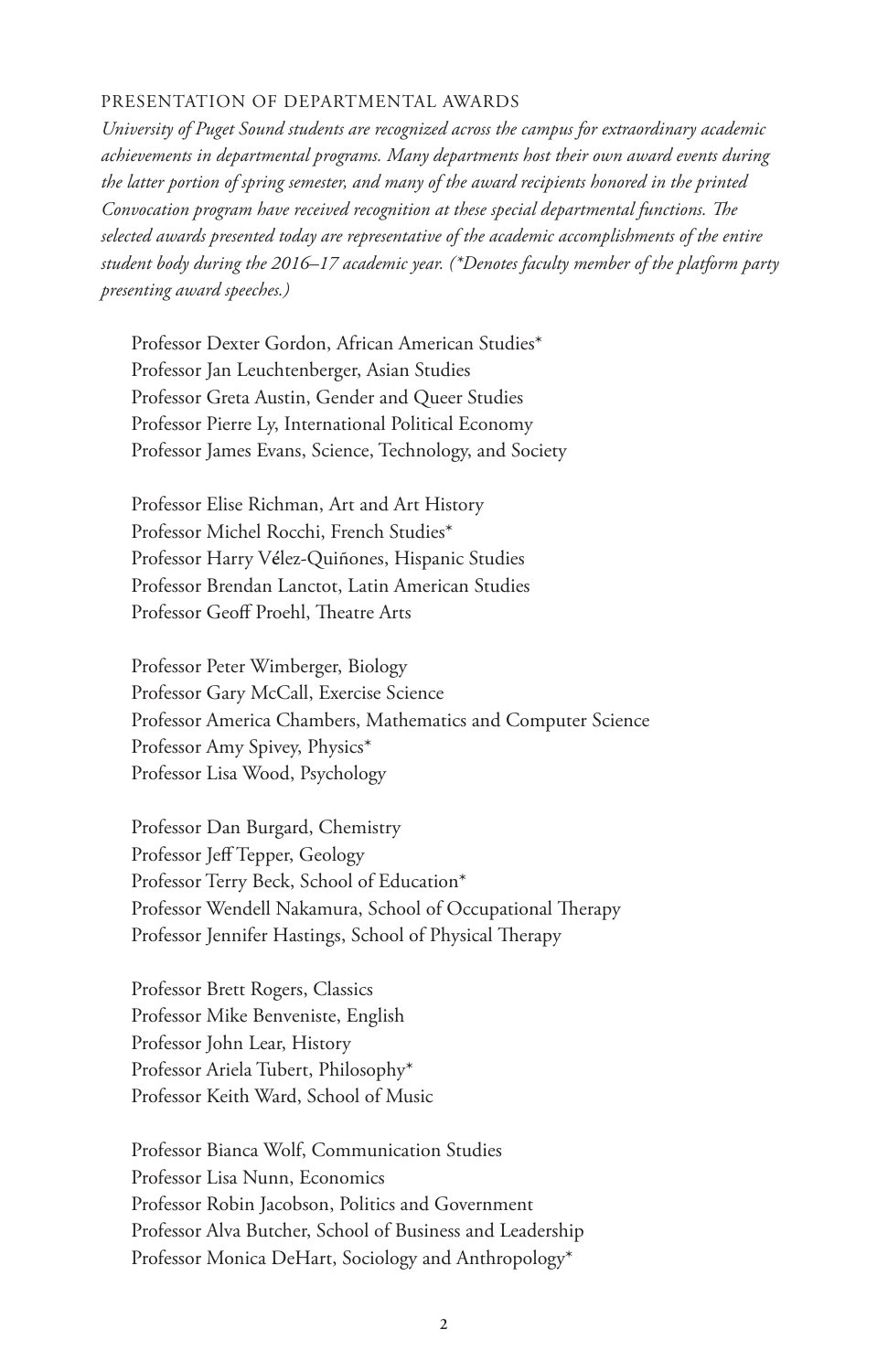HONORS PROGRAM COOLIDGE OTIS CHAPMAN AWARDS HONOR SOCIETY RECOGNITIONS SCHOLAR-ATHLETES RESEARCH AWARDS FACULTY-NOMINATED SCHOLARSHIPS FELLOWSHIPS Kristine Bartanen

CLOSING REMARKS Isiaah Crawford

POSTLUDE String Quartet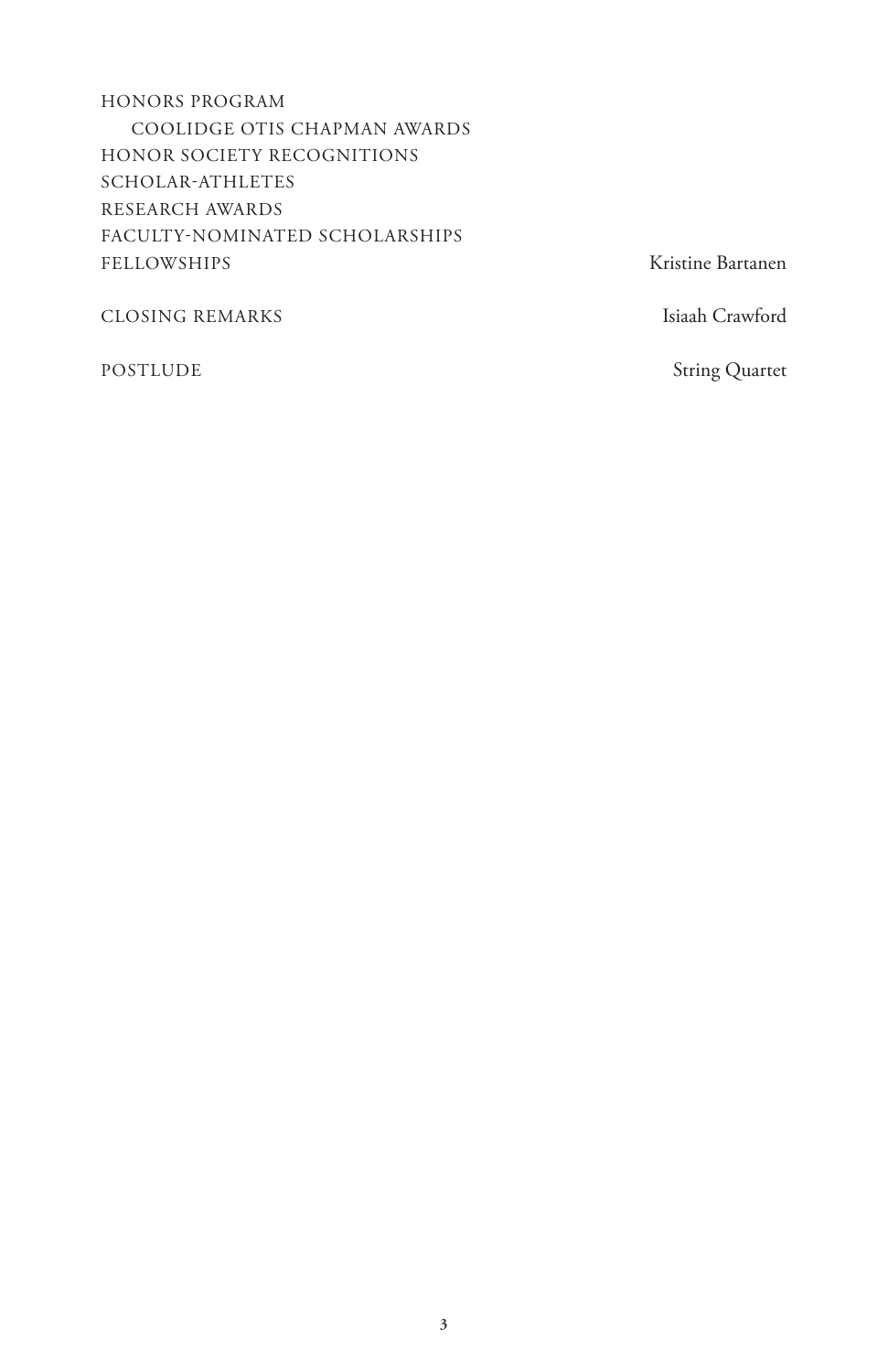# **DEPARTMENTAL AWARDS**

## **AFRICAN AMERICAN STUDIES**

# **African American Studies Outstanding Graduating Student Award ....................................................**Cody Chun Nora Katz Noah Lumbantobing

*This award is based on the student's overall performance in the classroom, on campus, and in the broader community. The award recognizes outstanding academic achievement, including grade point average and classroom contribution. This student excels both in African American studies courses, as well as in the broad spectrum of courses that make up a Puget Sound liberal arts education. In keeping with the commitment of African American studies this student is also recognized for service to the immediate campus community and the extended community beyond the campus as a part of good academic citizenship.*

# **African American Studies Outstanding Returning Student Award**

*This award is based on the student's promise and overall performance in the classroom, on campus, and in the broader community. The award recognizes promise, as well as outstanding academic achievement, including grade point average and classroom contribution. In keeping with the commitment of African American studies, this student is also recognized for service to the immediate campus community and the extended community beyond the campus.*

| Daryl Auguste | Hannah Katz | Sloan Strader |
|---------------|-------------|---------------|
| Jae Bates     | Rose Pytte  |               |

# **ART AND ART HISTORY DEPARTMENT**

**Eileen E. Henstreet Book Award ..........................................................**Olivia Sherman *This award was created by the parents of Eileen E. Henstreet in her memory. Each year the Department of Art and Art History selects an outstanding student to receive the honor.* 

#### **ASIAN STUDIES PROGRAM**

**Robert G. Albertson Award....................................................................**Eliot Childress *Awarded in honor of Professor Albertson (Asian studies and religion, 1956–87), founder of the Asian Studies Program at Puget Sound, to the graduate who has made a distinguished contribution to the spirit of the Asian Studies Program.*

## **Suzanne Wilson Barnett**

**Writing Award in Asian Studies................................................** 2016 recipient: Taili Ni *Award presented in recognition of Professor Barnett (Asian studies and history, 1974–2007) to the Asian studies student who wrote the outstanding paper in an Asian studies course during this academic year. The award honors Professor Barnett's commitment to scholarly inquiry and effective writing in the multidisciplinary field of Asian studies.*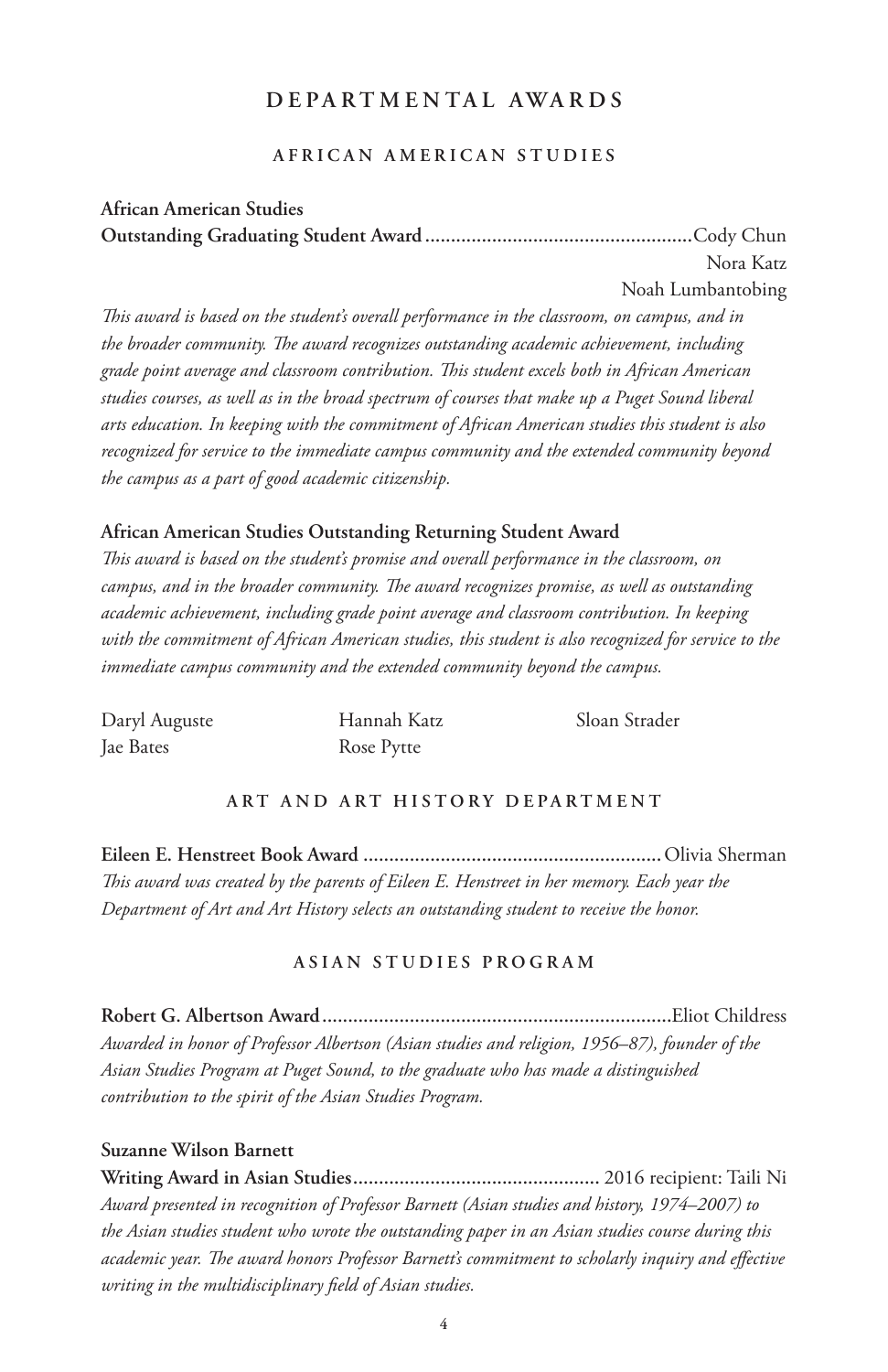**Trimble Junior/Senior Scholarship Recipients..............................................**Sara Burke Kumar Flower-Kay Kayla Ramos Kamila Rinderknecht-Mahaffy Claire Wallace *Made possible by a generous gift from the Trimble Foundation, these scholarships are awarded on the basis of academic merit and financial need to rising juniors who have added the Asian studies designation or who are majoring in Chinese or Japanese.*

# **BIOLOGY DEPARTMENT**

**Gordon D. Alcorn Award** .........................................................................Sarah Mueller *Presented to the outstanding senior biology major in recognition of academic achievement, accomplished research in biology, and outstanding service to the department and to the greater community.*

**Beverly Pierson Research Engagement Award.......................................**Meghan Bacher Alicia Goin *Given to a student who has demonstrated exceptional research dedication, engagement, and commitment during their time at University of Puget Sound.*

**Outstanding Symposium Presentation ..................................................**Danielle Dixon Meghan Bacher - Honorable Mention Tiare Gill - Honorable Mention Cole Jackson - Honorable Mention Sarah Mueller - Honorable Mention *This award is given in recognition of an outstanding oral presentation of excellent biological* 

*research at the annual Phi Sigma Undergraduate Research Symposium.*

|                                                                                                 | Robyn Thomas  |
|-------------------------------------------------------------------------------------------------|---------------|
| Presented to a student who has demonstrated outstanding dedication and talent for helping other |               |
| students to learn and appreciate the science of biology during service as a course assistant.   |               |
|                                                                                                 |               |
|                                                                                                 | Ivin Yu       |
| For students who do exceptional work in the two biology courses taken during their second year. |               |
|                                                                                                 |               |
|                                                                                                 | Kathryn White |
| Confirmed on an Index who do antition fine mode in their first man bighers accurate             |               |

*Conferred on students who do outstanding work in their first-year biology courses.*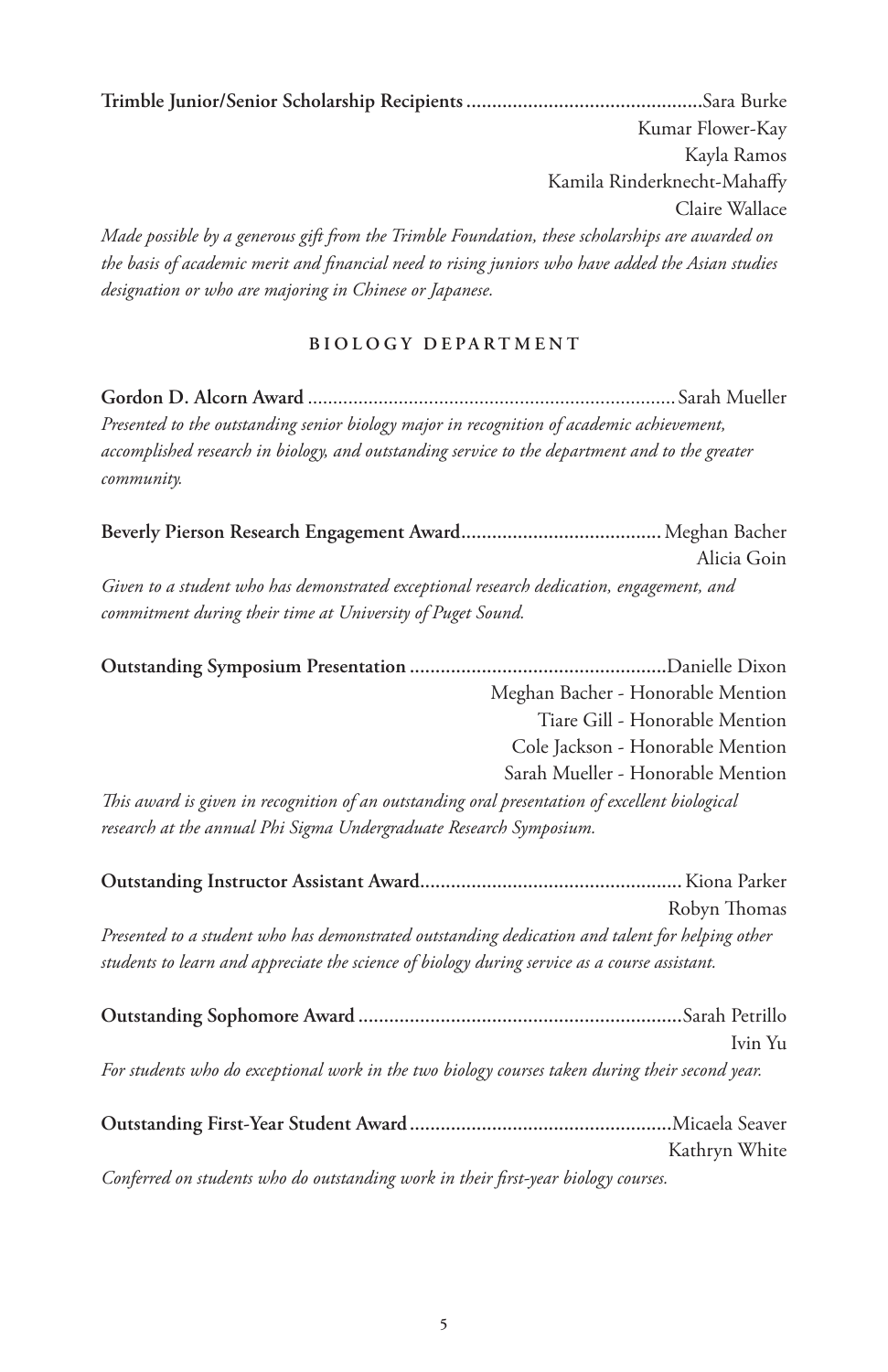## **SCHOOL OF BUSINESS AND LEADERSHIP**

**Outstanding Academic Achievement Award......................................**Jensen Handwork *This award recognizes excellence in academic achievement in business major courses.*

**School of Business and Leadership Writing Award ..................................** Justin Wagers *The School of Business and Leadership recognizes the importance of strong communication skills, both written and oral.*

**Business Leadership Program Excellence Award ..................................** Lucas Parkinson *This award recognizes graduating BLP student(s) that best represent the ideals of the program, such as leadership, professionalism, integrity, open-mindedness, and respect for others. It also recognizes their exemplary endeavors in support of the BLP and the university.*

**Business Administration Major Excellence Award ..............................** Jacqueline Wong *Awarded to a student who demonstrates such characteristics as academic excellence, professionalism, integrity, intellectual curiosity, and practical application of business principles.*

**International Business Major Excellence Award.....................................**Suzanne Eiffert *This award recognizes a student who has demonstrated excellence in such areas as cross-cultural communication skills, sophisticated understanding of the global business context, and genuine openness to diversity.*

## **Excellence in…**

## **CHEMISTRY DEPARTMENT**

**American Chemical Society Student Affiliates Award ..........................**Samantha Swain *Awarded to the chemistry or biochemistry major with the highest GPA in chemistry.*

# **CLASSICS DEPARTMENT**

**David A. Lupher Philology Prize.........................................................**Rachel Schroder *Awarded by the faculty of the classics department to recognize the special facility demonstrated by this student in seeking to master the translation of Greek and Latin.*

**Honors in Classics Award........................................................................**Matthew Firn *Awarded by the faculty to recognize outstanding accomplishment in the classics major.*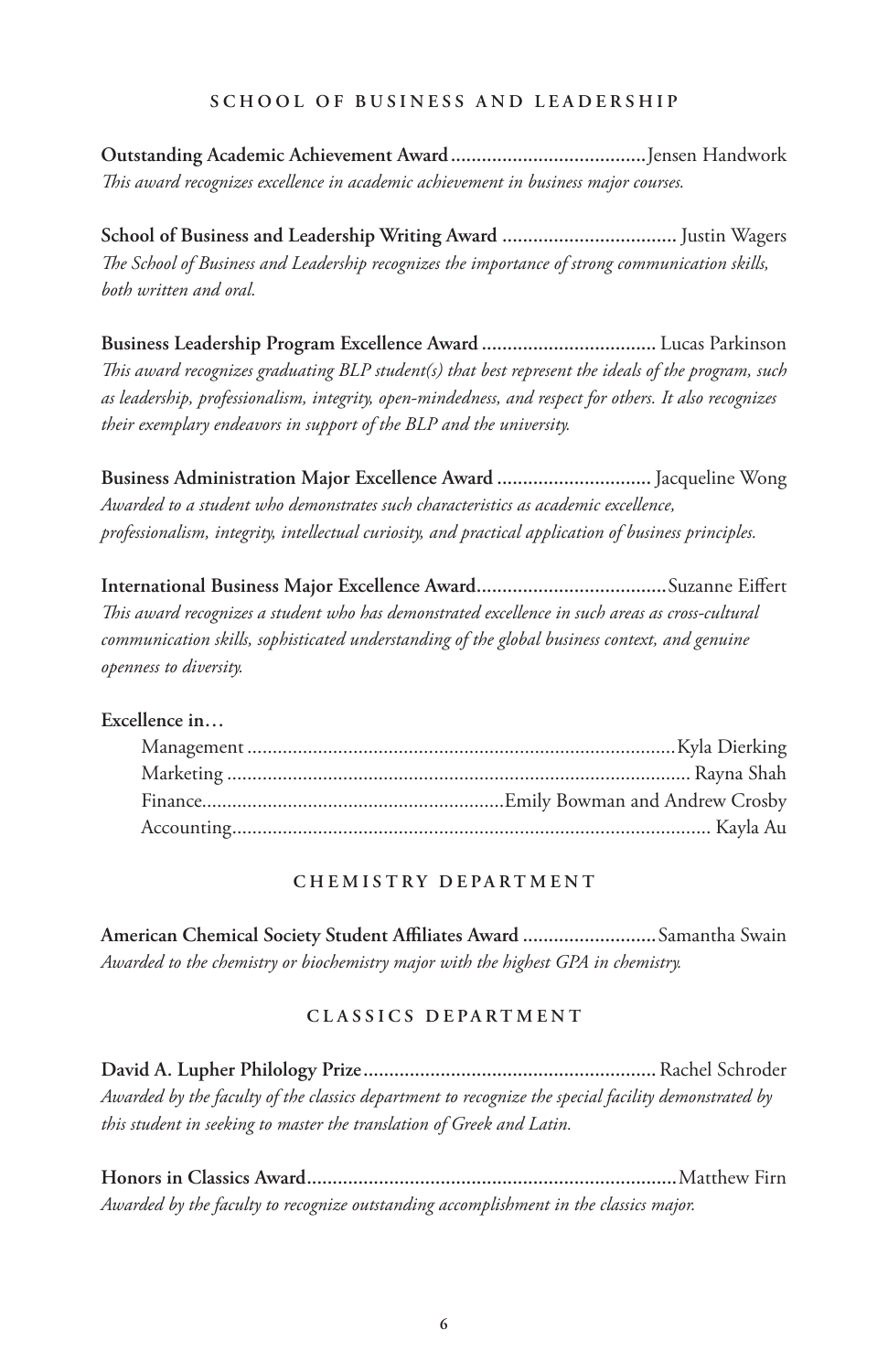## **COMMUNICATION STUDIES DEPARTMENT**

**W. H. Baisinger Outstanding Graduate Award..................................**Gregory Shipman *Awarded in honor of Professor Wilbur Baisinger to students who distinguish themselves both in academic achievement and significant contribution of service to the department.*

**Michael P. Madden Research Award .........................................................**Emily Rostek *Awarded in recognition of ongoing commitment to scholarship through significant research and writing.*

**Mary Christine Pence Course Assistant Award ........................** Tony Calabrese-Thomas Alana Speich *This award, named for a former student, recognizes an outstanding undergraduate course assistant.*

#### **E C O N O M I C S D E P A R T M E N T**

**Ernie Combs Award ......................................................................** Caroline Thompson *Awarded in honor of Ernie Combs, founding father of the Department of Economics, whose commitment, vision, and wisdom still guides us today. A fiercely principled man of selfless dedication, he was also a man of gracious humor and boundless faith in the future, embodying the spirit of his favorite song, Louis Armstrong's "What a Wonderful World." This award is presented to the outstanding graduate in economics, in recognition of combined mastery of economic theory, analysis, and its application to important social issues.* 

# **SCHOOL OF EDUCATION**

**Education Studies Award for Outstanding Performance .....................**Robin Rosenberg *The Education Studies Award is given to a student who has performed and achieved at an exceptional level as a student in the education studies minor. Through coursework and participation in school environments, this student has shown significant growth and capacity in recognizing and confronting bias and inequities that shape school institutions, and in critically considering how educational policy and classroom practices impact the learning opportunities available to P-12 students.*

## **ENGLISH DEPARTMENT**

**Philip Hager Award....................................................................................**Cody Chun *The Philip Hager Award is given each year to the outstanding senior English major with an emphasis in literature.* 

**Barry Bauska Award ........................................................................**Madeleine Criglow *The Barry Bauska Award is given each year to the outstanding senior English major with an emphasis in creative writing.*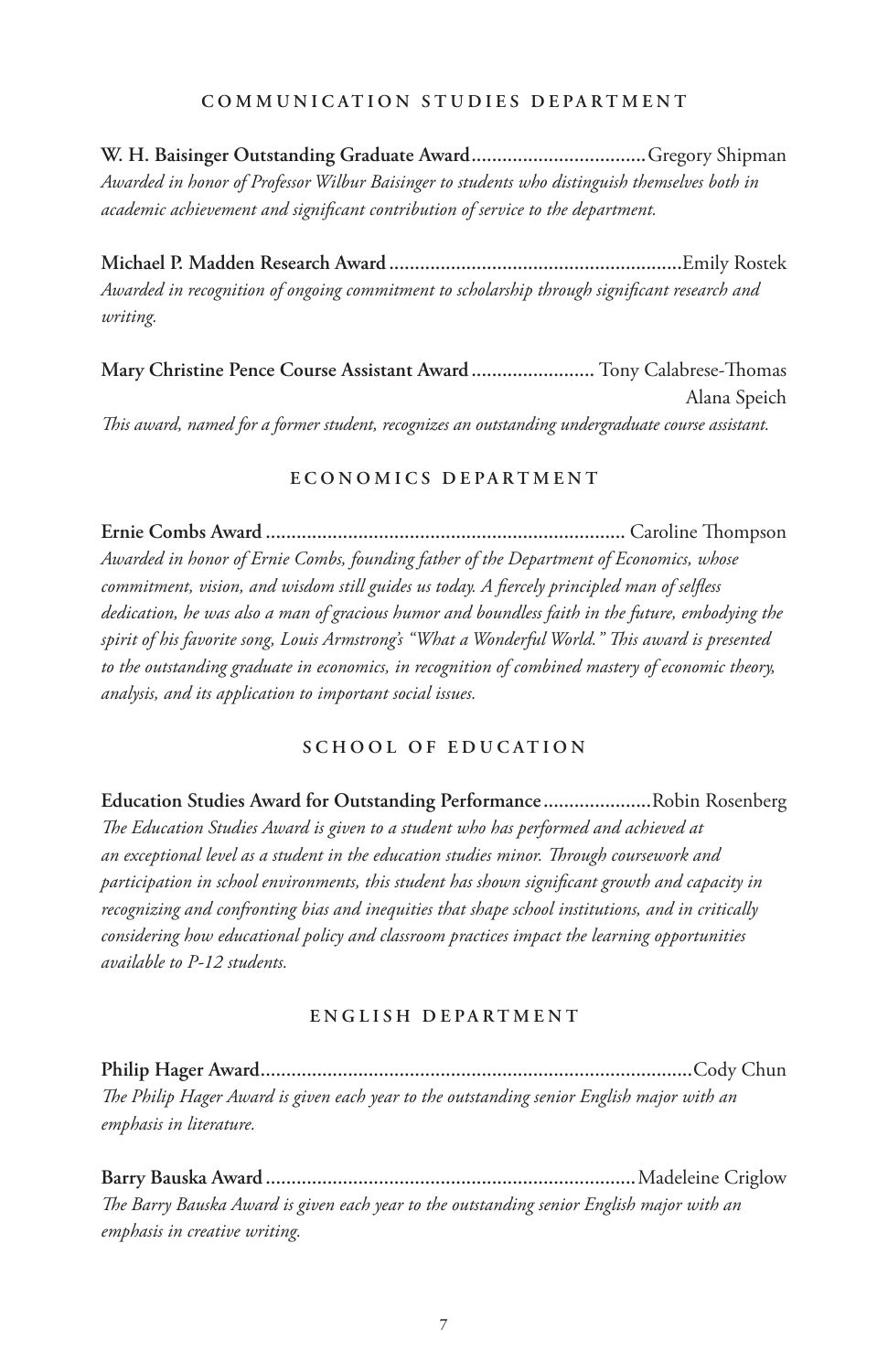**Greenfield Award.........................................................................................**Will Lopez

*The Greenfield Award is given in recognition of Professor Peter Greenfield, who taught in the English department from 1983 to 2011. The award is given to the student whose leadership has enhanced the intellectual life of our department.*

**Kathryn Irene Rodgers Memorial Scholarship.........................................**Claire Martin *The Kathryn Irene Rodgers Memorial Scholarship fund was established by Dr. J. Bruce Rodgers, Professor of Music, in memory of his wife, an alum of the Writing Institute of the English department and president of the Association of Professional Writers and Editors. It is awarded to an outstanding English major pursuing a career in professional writing.*

# **EXERCISE SCIENCE DEPARTMENT**

**Roberta Wilson Outstanding Graduate of the Year Award........................** Kristen Lane *Awarded for exceptional scholarship, leadership, and extraordinary potential for success in the field.*

# **FRENCH STUDIES DEPARTMENT**

**Michel Rocchi Award .............................................................................**Sarah Cobbett Rebecca Duncan *With this award colleagues in the department seek to honor the service of Michel Rocchi, professor of French studies at Puget Sound from 1973 to 2017. Professor Rocchi's dedication and contribution continue to inspire the department. The prize recognizes the excellent achievements of students who exemplify his commitment to French language and literature.*

**Marcelle Martin Award ...................................................................**Rebecca Zeglovitch *Awarded to a student majoring in Romance languages who has demonstrated excellence in music, art, or theater and has a high degree of fluency in the chosen Romance language.*

**Justin Martin Memorial Award .......................................................** Michelle Menegon *Awarded to a student majoring in international affairs with French as the language of emphasis.*

**Jacquie Martin Award..............................................................................**Ashley Coyne *To be awarded for excellence in French literary studies to be selected by the faculty in French. Book award from the private French library collection of Professor Emerita Jacquie Martin.*

**Myra Dupertuis Prize...............................................................................**Anson Olson *The Myra Dupertuis is awarded to an outstanding graduating student of French who has not formally studied in France.*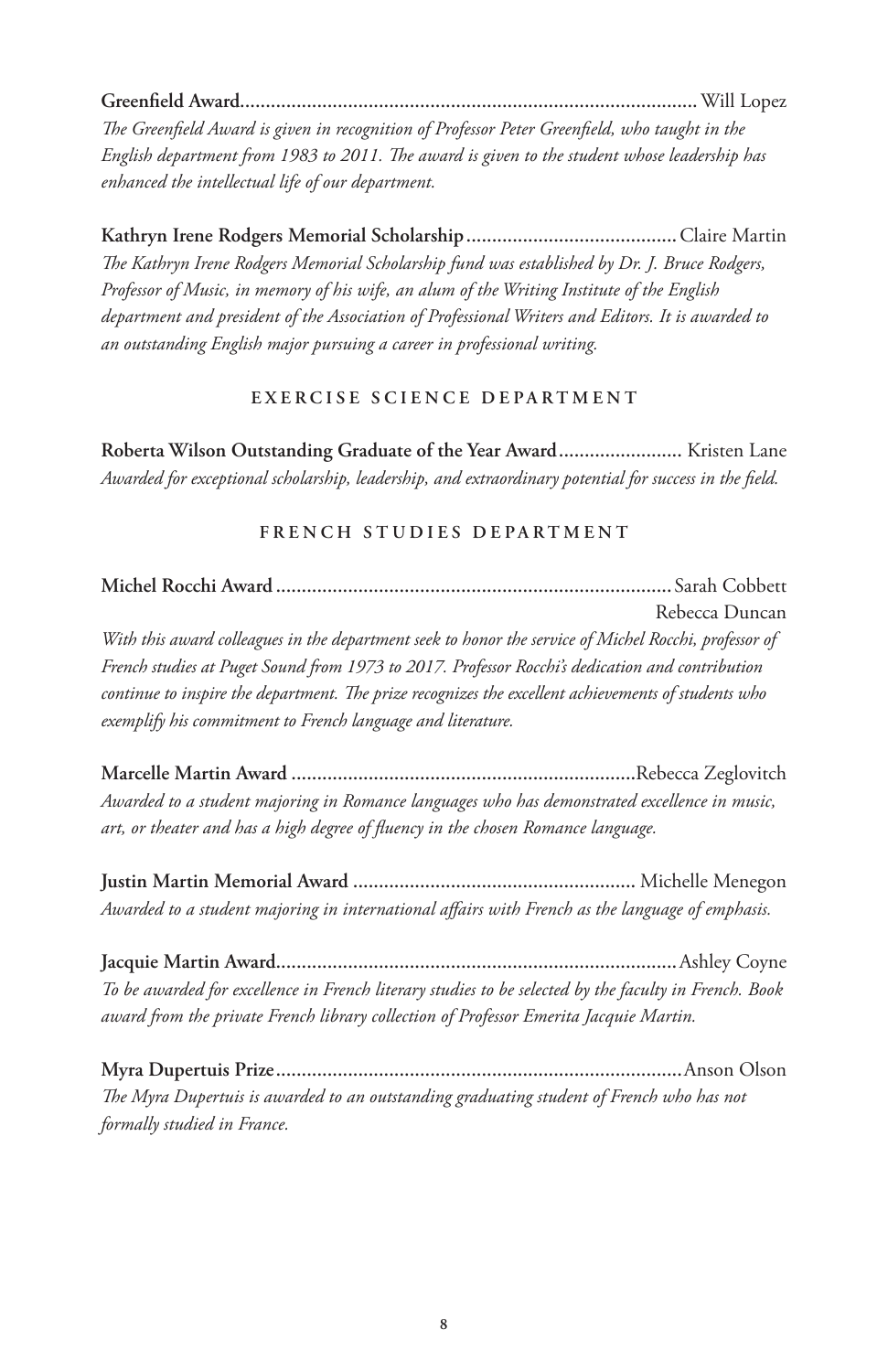#### **GENDER AND QUEER STUDIES**

**E. Ann Neel Award in Women/Gender Studies ........................................** Olivia Keene *The E. Ann Neel Award in Women/Gender Studies recognizes students who have considerably contributed in the classroom to advance our collective understanding of the workings of gender, as well as demonstrated a deep personal commitment to addressing issues of gender justice in our community.*

# **GEOLOGY DEPARTMENT**

**Norman R. Anderson Award ............................................................**Angélica CalderÓn *Awarded by the University of Puget Sound geology faculty to the graduating geology major best exemplifying the spirit and joy of learning, the intellectual breadth, and the love of geology so characteristic of our colleague, Dr. Norman R. Anderson, professor of geology.*

**Al Eggers Award..............................................................................** Jon Kenneth Golla Rita McCreesh *Awarded by the University of Puget Sound geology faculty to a graduating geology major whose work successfully integrates field study and laboratory analysis in outstanding research. The award is given in the spirit of our colleague and friend Dr. Al Eggers, professor emeritus of geology.*

**J. Stewart Lowther Award.........................................................................**Anson Olson Hannah Richardson *Awarded by the University of Puget Sound geology faculty to the graduating geology major who exemplifies the passion for learning, studying, and teaching geology in the field, in memory of our colleague and friend Dr. Stewart Lowther, professor of geology.*

**Corp. Raymond C. Williams Award...............................................** Hannah Robideaux *Awarded by the University of Puget Sound geology faculty to the students who consistently demonstrated enthusiasm for and dedication to the study of geology.*

## **GERMAN STUDIES DEPARTMENT**

**Helmut L. Jueling Memorial Scholarship .............................................**Kabrina Wright *Awarded to an outstanding rising senior in German studies.*

**Otto Bachimont Prize ..........................................................................**Melissa Meharg *Awarded for excellence in German literature and the other arts.*

## **HISPANIC STUDIES DEPARTMENT**

**Charles and Bertha Robbins Award.....................................................**Corey Friedman *Awarded to an outstanding student of Spanish.*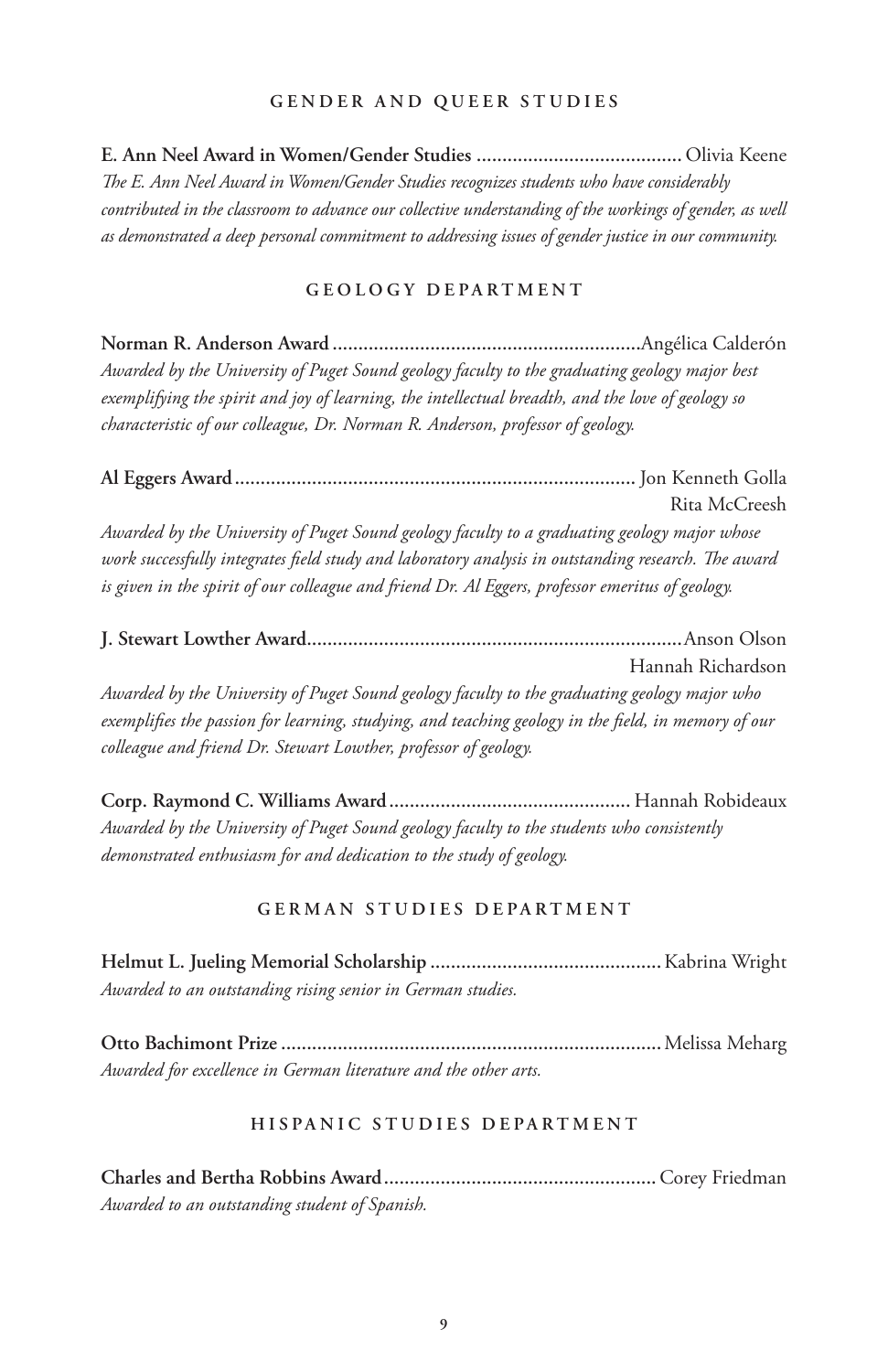## **HISTORY DEPARTMENT**

**Kathy Phibbs Memorial Scholarship .......................................................** Hadley Reine Delaney Rudy Rebecca Sather Jenkins Kaitlyn Vallance *Established in 1991 by Gwen and Phil Phibbs to be awarded to women interested in history and reading, with a commitment to outdoor recreational activities.*

#### **Roy N. Lokken Memorial Book Award**

*Established in honor of Professor Lokken, a member of the Class of 1941, who went on to a career as a historian and college teacher. Awarded to selected majors who have impressed the faculty with their achievement, promise, resolution, and aspiration; awards are for the purchase of books.*

| Katharine Etsell | Carson Jarrell-Rourke | Katy Stehr |
|------------------|-----------------------|------------|
| Jason Gill       | Colin Kelly           |            |
| Lauren Hall      | Cole Souder           |            |

#### **HONORS PROGRAM**

**Thomas A. Davis Summer Research Award ...........................................**Andrew Brandt Carlisle Huntington *Established in honor of former dean of the university and founding member of the Honors Program, Thomas A. Davis. Awarded for research leading to a senior Honors Program thesis.*

**Honors Alumni Scholarship 2017.......................................................**Lillian Bengtson Emma Paulson Meadow Poplawsky

#### **Coolidge Otis Chapman Honors Scholars**

*Students who have completed both the prescribed coursework of the Honors Program and an approved senior thesis are eligible for this designation.*

| Rachel Anderson | Adam Herbertson     | Megan Schowalter |
|-----------------|---------------------|------------------|
| Elena Becker    | Jake Litterer       | Samantha Scott   |
| Janna Berman    | Claire Martin       | Rayna Shah       |
| Matthew Byrne   | Chloe Miller        | Ada Smith        |
| Tara Conley     | Annastasia Morairty | Kaitlyn Vallance |
| Yiging Dong     | Matthew Moreno      | Teague Wallace   |
| Jason Gill      | Megan Reich         | Frances Welsh    |
| Sage Haynes     | John Rice           |                  |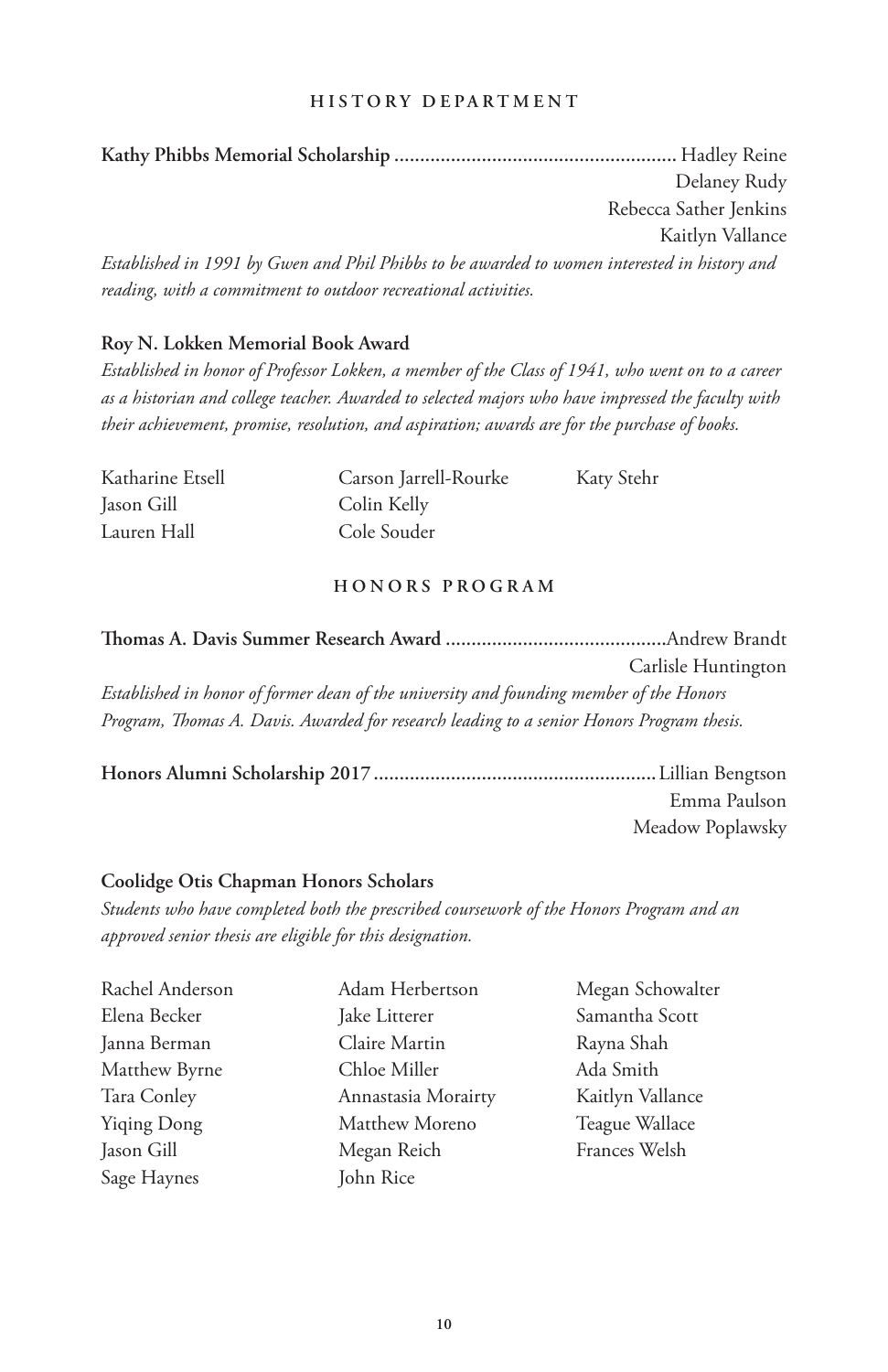#### **INTERNATIONAL POLITICAL ECONOMY PROGRAM**

*Pros Ta Akra* **Academic Achievement Award ..............................................**Clara Brown Jensen Handwork Sierra Miller *Awarded to graduates who have demonstrated the highest level of sustained performance in international political economy as indicated by their grade point average in the major.*

## **LATIN AMERICAN STUDIES**

# **Our Americas Award for Academic Achievement**

**in Latin American Studies..................................................................**Samantha Tigner *This annual award honors the outstanding interdisciplinary skills and regional knowledge demonstrated by a senior Latin American studies minor through high academic achievement in the Latin American studies curriculum.* 

## **MATHEMATICS AND COMPUTER SCIENCE DEPARTMENT**

**Edward Goman Outstanding Senior Award.......................................**Matthew Moreno *Awarded in honor of Professor Goman to a senior major in mathematics and computer science, in recognition of superior academic performance.*

# **SCHOOL OF MUSIC**

**Delwen and Genevieve Jones Scholarship............................................** Davis Hampton Emily Laliotis *This scholarship, made available through a generous gift from Dr. and Mrs. Jones, is awarded annually to outstanding student musicians with a preference given to music majors.*

# **SCHOOL OF OCCUPATIONAL THERAPY**

**Watson William Wade Award..........................................................**Elizabeth Goodwin Enjoli Washington *Presented to a graduating occupational therapy student who has consistently shown unselfish devotion to facilitating the learning of others.*

## **Department Service Award**

*Given in recognition of exceptional commitment to the curricular and cocurricular experience of occupational therapy students.*

| Sydney Anderson | Sarah Ladderud   | Elizabeth Schroeder |
|-----------------|------------------|---------------------|
| Cullyn Foxlee   | Sharlene Lavaris | Maureen Traxler     |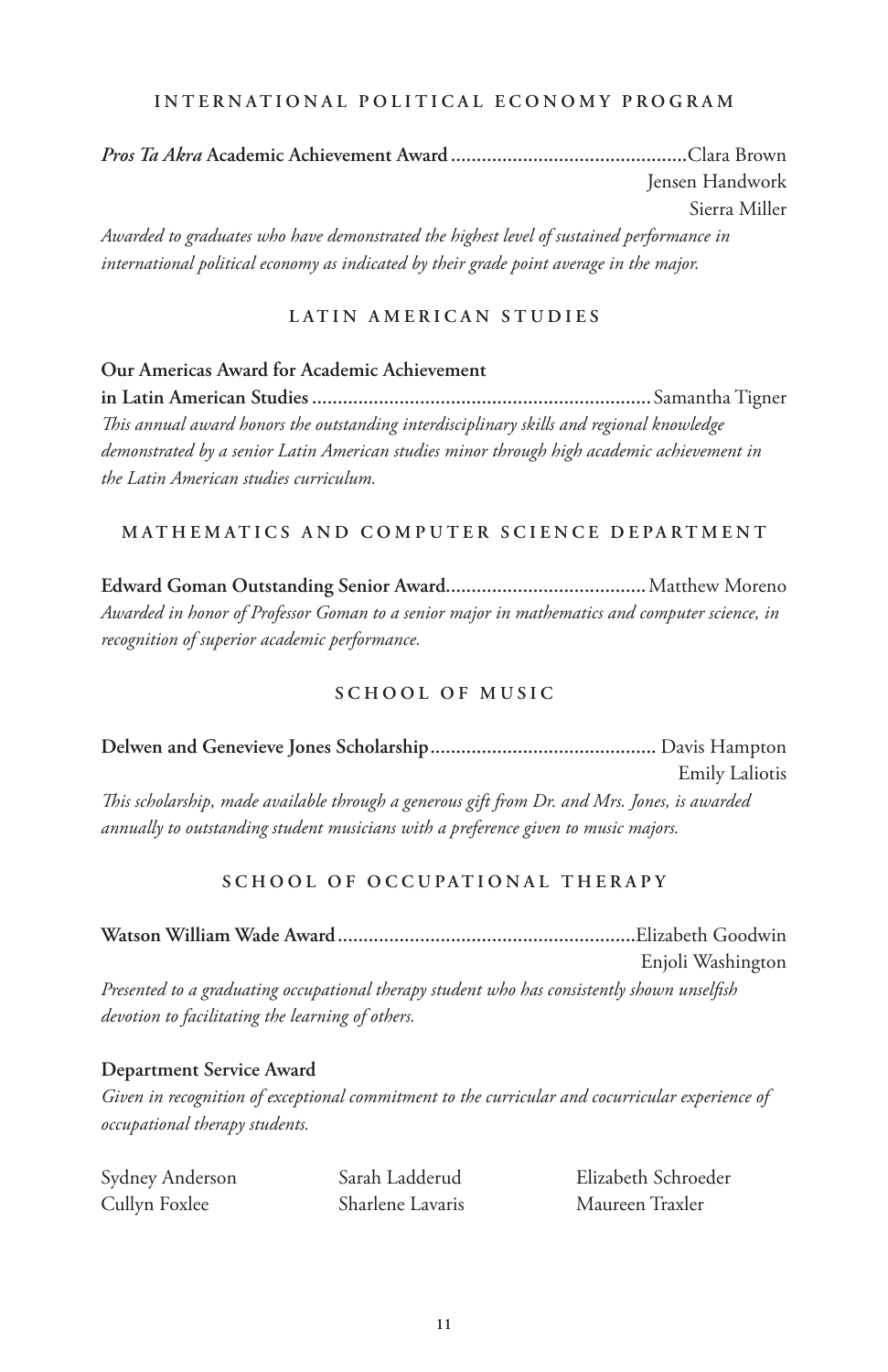# **Occupational Therapy Fellowship Recipient**

*A two-year departmental scholarship award to support graduate study in the Occupational Therapy Program.*

| Sydney Anderson | Yoseph Kim      | Chelsea Rogers  |
|-----------------|-----------------|-----------------|
| Ciara Clark     | Melanie Murphy  | Jamie Theuer    |
| Cullyn Foxlee   | Divina Ramolete | Jennifer Thomas |

**Community Health Serviceship ...............................................................**Gina Dellino

Marie Trevisan

*The Community Health Serviceship entails a two-year commitment to volunteering with a local nonprofit agency. The serviceship recipient is provided a stipend in return for enhancing the agency's delivery of health-related services, including accessibility, assistive technology, health education, wellness promotion, or service coordination.*

# **PHILOSOPHY DEPARTMENT**

**John and Kathryn Magee Memorial Scholarship .....................................**Matthew Firn *Awarded in honor of Kathryn Magee and longtime professor John Magee to junior or senior students showing promise and achievement in the academic discipline of philosophy.*

# **SCHOOL OF PHYSICAL THERAPY**

# **Physical Therapy Fellowship Recipients**

*A three-year departmental scholarship award to support graduate study in the Physical Therapy Program, based on extraordinary quality of application to the program.*

| Emily Burman | Benjamin Gilkison | Caitlin Turner |
|--------------|-------------------|----------------|
| Anna Dembek  | Benjamin Hannula  |                |

**Beardsley Family Foundation Scholarship ...............................................**Kathryn Flyte *Awarded to a physical therapy student who is sincere, earnest, and easy to teach, and overcoming financial need.*

**Roger Williams Scholarship ...............................................................**Parke Humphrey *Awarded by departmental faculty to students who combine scholarship with excellent capacity for professional relationships with patients and colleagues.*

**Physical Therapy Honored Faculty Scholarship................................** Rebecca Lancaster *The endowment supporting this award derives from funds donated in the name of a number of physical therapy faculty members, and it honors a student who has demonstrated particular potential in critical inquiry and clinical research.*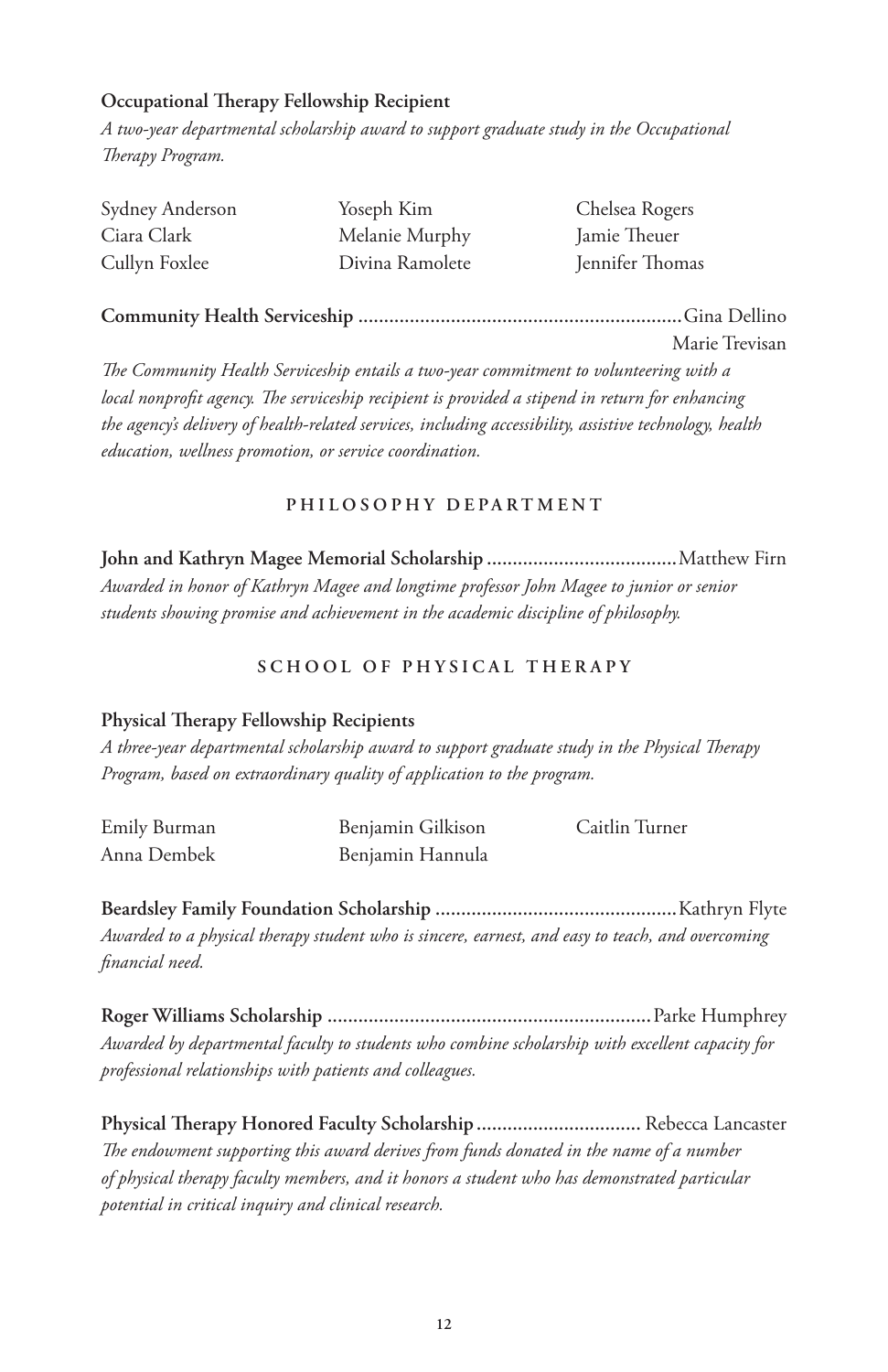| Lauren Wilson |
|---------------|

*Awarded to outstanding physical therapy students overcoming financial need.*

# **PHYSICS DEPARTMENT**

**Raymond and Olive Seward Award .........................................................**David Raftrey *A scholarship established by Olive Seward to honor her husband, Raymond S. Seward, professor of physics from 1923 to 1955. This award recognizes outstanding physics majors.*

**Thomas Malcolm and Hilda Enden Jack Scholarship ...............................**Matty Specht *Awarded to outstanding physics majors.*

# **POLITICS AND GOVERNMENT DEPARTMENT**

**Elizabeth Ann Breysse Memorial Award .......................................**Noah Lumbantobing *This honor is awarded in memory of Elizabeth Breysse to students who combine academic excellence and creativity in their coursework in politics and government with broad, sustained, effective engagement and leadership in the department, the university, or broader communities.*

# **PSYCHOLOGY DEPARTMENT**

# **The Abigail Mattson '14 Award**

**for Outstanding Achievement in Psychology........................................** Samantha Scott Jacqueline Wong *This award commemorates the extraordinary and inspiring achievements of Abigail Mattson '14, whose excellence in academic coursework, research, and applied service embodied the ideals of our field. We bestow this award on the top one or two graduating psychology students who exemplify her passionate interest in psychology, commitment to serving others, and overall excellence as a student.*

# **Honors in Psychology**

*Awarded to the top 10 percent of the graduating class, this honor recognizes students' high level of academic performance and scholarly engagement as psychology majors.*

| Alissa Charvonia | <b>Emily Martis</b> | Samantha Scott  |
|------------------|---------------------|-----------------|
| Leah Kelly       | Tess Renirie        | Jacqueline Wong |

# **Distinction in Psychology**

*This award recognizes students for their high level of academic performance and scholarly engagement as psychology majors.*

| Madison Bowden | Aubrey Deneen   | Chloe Miller  |
|----------------|-----------------|---------------|
| Juan Castañon  | Eden Ehrmann    | Athena Partch |
| Tara Conley    | Colleen McNeely |               |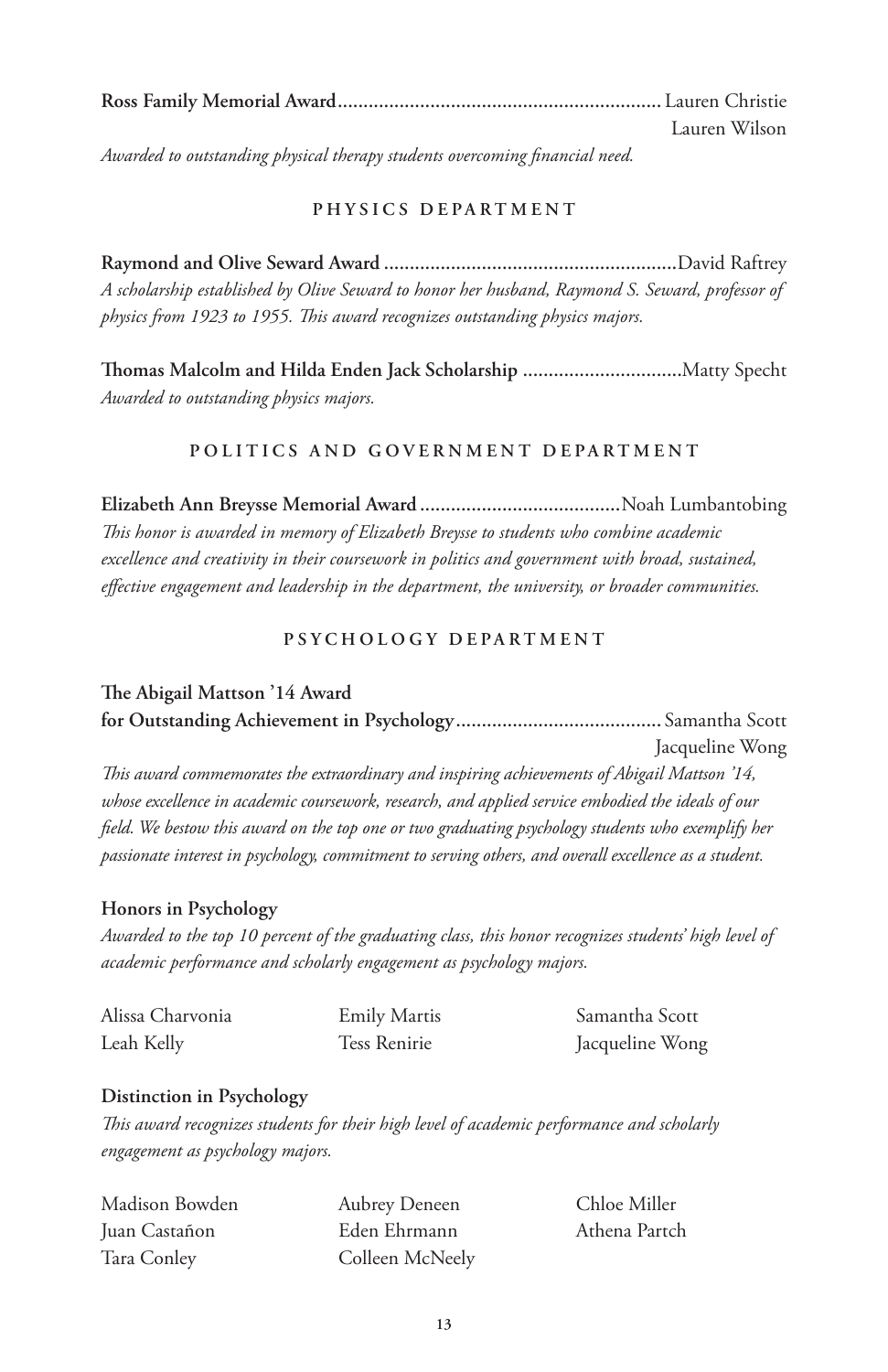## **SCIENCE, TECHNOLOGY, AND SOCIETY PROGRAM**

**Mott Greene Research Scholar ...........................................................**Rachel Anderson *The Science, Technology, and Society Program each year names one student Mott Greene Research Scholar, for a senior thesis completed with distinction.*

# **SOCIOLOGY AND ANTHROPOLOGY DEPARTMENT**

**C. Wright Mills Award for Excellence in the Major ..................................** Elena Becker *This special departmental award is given to a student majoring in sociology and anthropology for excellence in the major.*

**Leon Grunberg Distinguished Service Award ...........................................** Elena Becker *The Leon Grunberg Distinguished Service Award recognizes a sociology and anthropology student who has made exceptional contributions to the community life of the department and who has worked to broaden the reach and significance of sociology and anthropology for students across campus.*

## **THEATRE ARTS DEPARTMENT**

**Excellence in Theatre Arts .......................................................................**Claire Martin *This award recognizes consistently excellent work in theater production and studies.*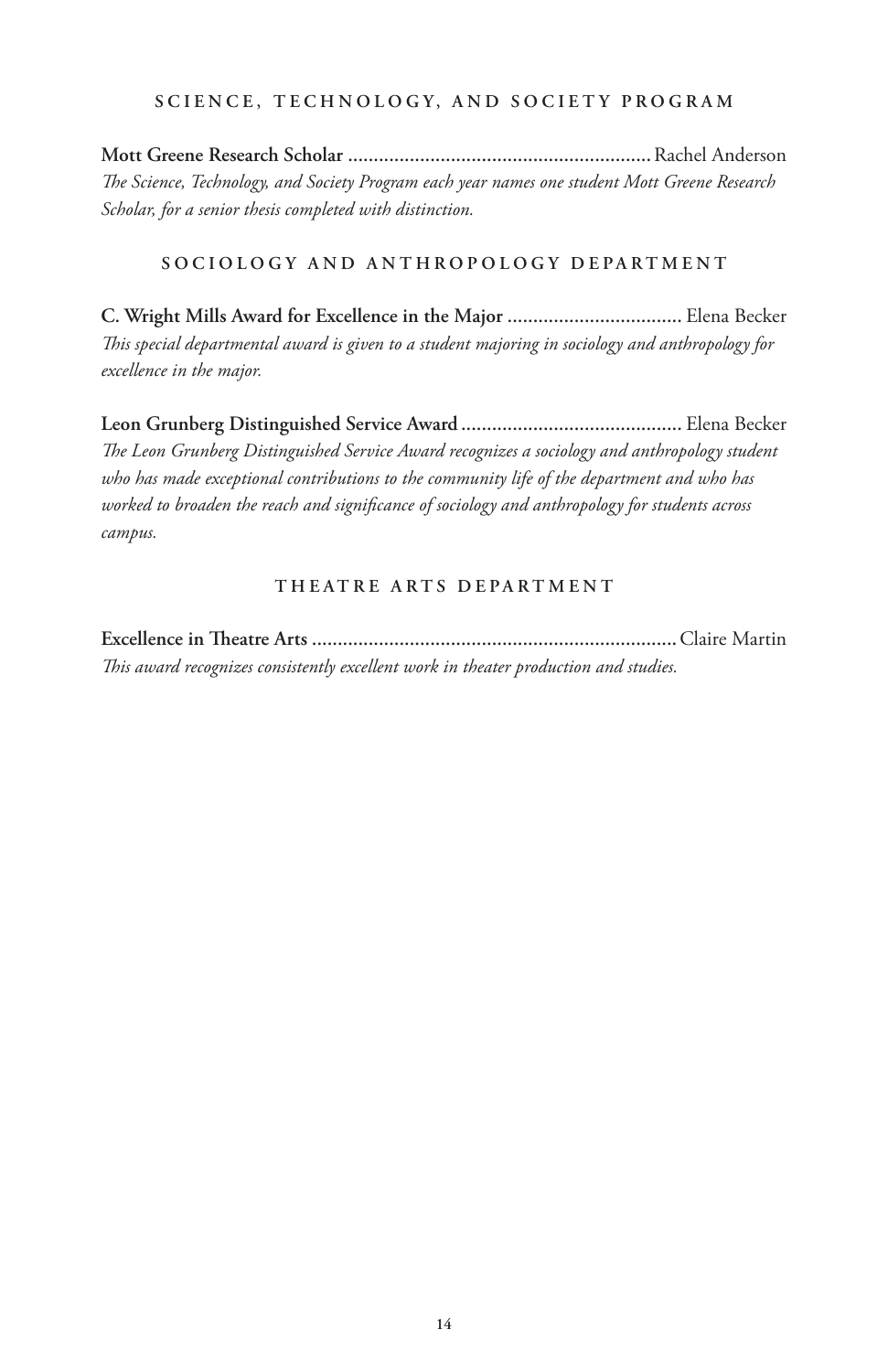# **HONOR SOCIETIES**

# **PHI BETA KAPPA**

# **Class of 2017**

| Rachel Anderson  | Evan Hamamoto         | Kyle Reinke           |
|------------------|-----------------------|-----------------------|
| Linnaea Arnett   | Jensen Handwork       | Megan Schowalter      |
| Meghan Bacher**  | Hayden Harper         | Rachel Schroder       |
| Elena Becker     | Jacqueline Harro      | Olivia Schwerdt       |
| Janna Berman     | Chili Johnson         | Samantha Scott        |
| Matthew Bogert   | Zuri Johnson          | Rachel Skene**        |
| Naomi Boissy     | Olivia Keene          | <b>Emily Smaldone</b> |
| Alissa Charvonia | Jenna Kersting        | Cole Souder           |
| Cody Chun        | Kristen Lane          | Samantha Swain        |
| Tara Conley      | <b>Riley Lawrence</b> | Justin Wagers         |
| Yiqing Dong      | Kelsee Levey          | Frances Welsh**       |
| Suzanne Eiffert  | Claire Martin         | Jacqueline Wong       |
| Katharine Etsell | Cassandra McMurry**   | Henry Woody           |
| Hans Fortune     | Sierra Miller**       | Kylie Young           |
| Corey Friedman   | Matthew Moreno**      |                       |
| Thomas Gagne**   | Sarah Mueller**       |                       |
| Alicia Goin**    | Andrew Oberhelman     | **initiated in 2016   |
| Lauren Hall      | Megan Reich**         |                       |

**Class of 2018** Jordan Fonseca Hannah Katz

|                                                                                          | Lizzi Hahn |
|------------------------------------------------------------------------------------------|------------|
| Awarded to a junior with superlative academic performance in and demonstrated breadth of |            |

*intellectual interests and accomplishments.*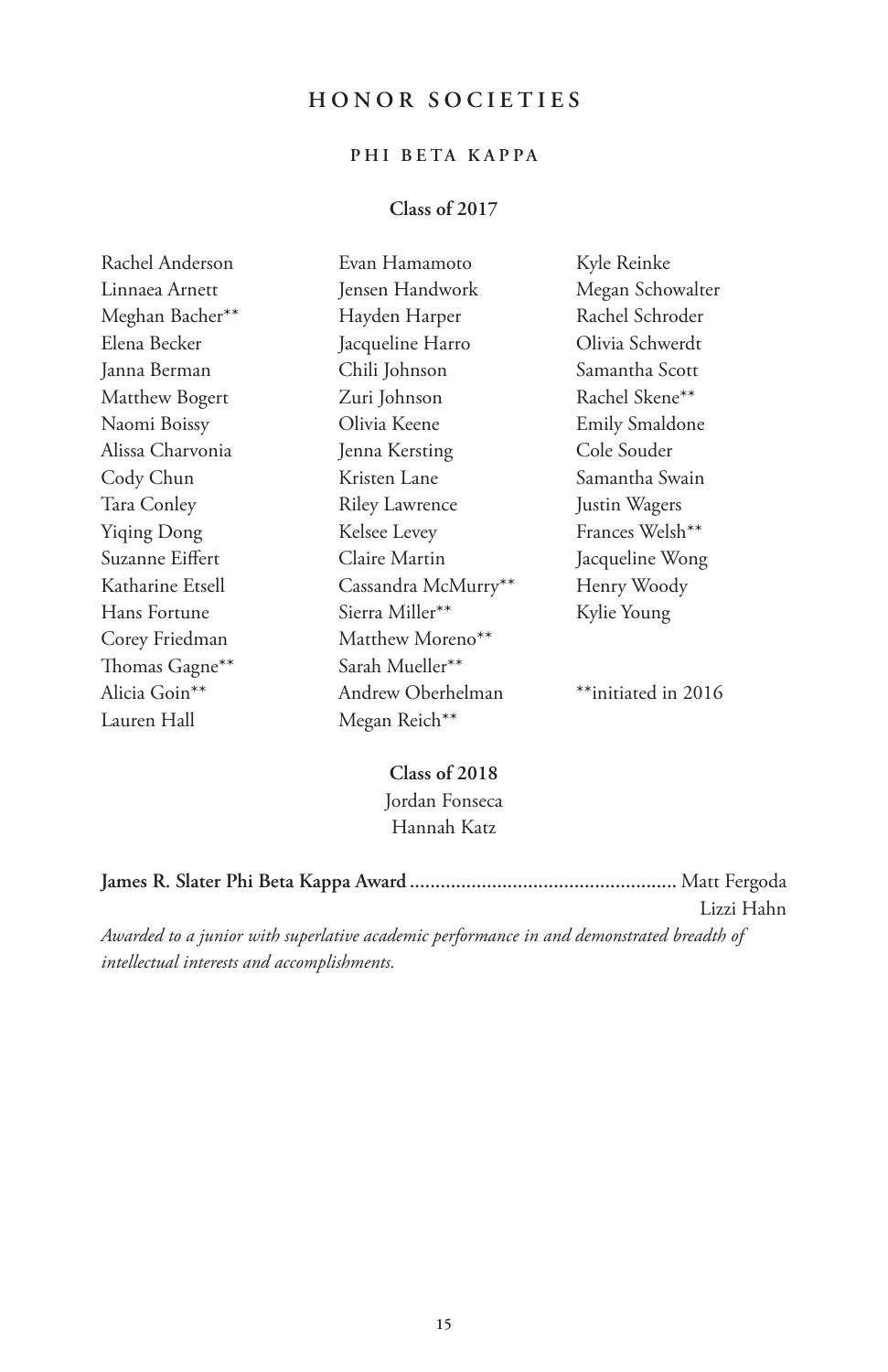## **PHI KAPPA PHI**

# **Class of 2017 Initiates**

Linnaea Arnett Matthew Bogert Katharine Etsell Matthew Moreno Cole Souder

# **Class of 2018 Initiates**

Melanie Bussan Gabrielle Chang Ashley Coyne Emma Elder

Abigail Jackson Emily Laliotis Kara Lamar Julia Masur

Jenna Mobley Ramsey Rossmann Kristina Sinks Jacqueline Van Ardenne

# **Current Student Members**

| Carly Baxter     | Hans Fortune   | Sarah Mueller          |
|------------------|----------------|------------------------|
| Lillian Bengtson | Larissa Freier | Megan Reich            |
| Zoe Branch       | Alicia Goin    | Megan Schowalter       |
| Alissa Charvonia | Jacob Hoffman  | Maureen Traxler        |
| Cody Chun        | Paul Huffman   | Taylor Trembly         |
| Tara Conley      | Hannah Katz    | Grayson Williams-Krebs |
| James DeJesus    | Kelsee Levey   | Henry Woody            |
| Jordan Fonseca   | Sierra Miller  | Kylie Young            |
|                  |                |                        |

**Phi Kappa Phi Slater/Herlinger Scholarship............................................**Kristina Sinks Jacqueline Van Ardenne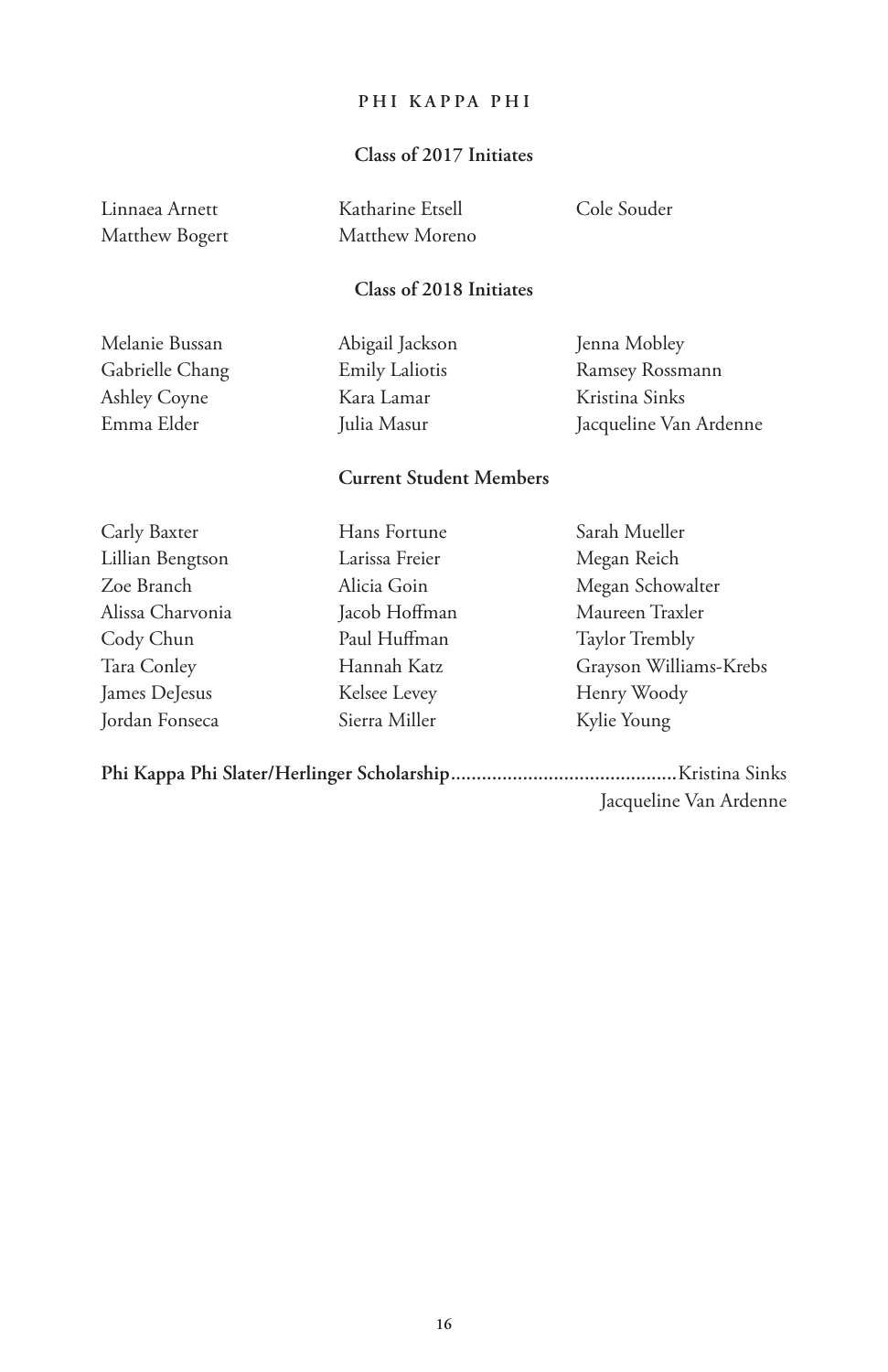# **PHI ETA SIGMA**

#### **Class of 2017**

Illeana Alexander Olivia Anderson Linnaea Arnett Kayla Au Spencer Avocet-Van Horne Meghan Bacher Sabrina Barnett Elena Becker Madison Bertis Matthew Bogert Madison Bowden Juniper Branscomb Clara Brown Tony Calabrese-Thomas Alissa Charvonia Skyler Chase Kaitlen Clarke Tara Conley Andrew Crosby Megan D'Andrea Aubrey Deneen Kyla Dierking Josephine Dietrich Yiqing Dong Lisa Dornisch Rebecca Duncan Eden Ehrmann Suzanne Eiffert Katharine Etsell Sarah Farbstein Mary-Louise Ferreira-Wallace Alana Fineman Timothy Flock Makenzie Fong Hans Fortune Elizabeth Frost Mark Gilbert Jason Gill

Alicia Goin Lauren Griffin Sophia Grossman Evan Hamamoto Lianna Hamby Hayden Harper Mary Hazlehurst Elizabeth Hegedus Adam Herbertson Mikayla Hougan Kristy Hwang Hailey Hyde Amanda Johnson Zuri Johnson Anna Joseph Mia Kelliher Jack Kelly Leah Kelly Jenna Kersting Zane Kistner Miranda Kraus Jake Kritzer Madeline Kunz Madeline Langford Hannah Lehman Cassidy Lenseigne Claire Martin Emily Martis Zoe Maxwell Karine McCulloch Cassandra McMurry Colleen McNeely Catherine Merrill Sierra Miller Chloe Miller Eliza Munger Jayme Murakami Kristi Nagamine Carsen Nies

Alexis Noren Corey Oken Mary Ontiveros Lucas Parkinson Kaylana Patterson Rebecca Phare Brett Pilling David Raftrey Megan Reich Amelia Rice Hannah Richardson Cecilia Rizzo Taylor Roghair Katelyn Rosen Jane Sadetsky Austin Schmalz Megan Schowalter Rachel Schroder Wynn Scott Samantha Scott Mary Shelton Anne Shirey Angelica Spearwoman Alana Speich Ellica Spjut Danielle Spring Cameron Stedman Megan Stuart Constance Sugawara Page Tenley Caroline Thompson Sarah Tucker Annie Vela Alysa Wagatsuma Teague Wallace Lara Webster Anna Werdel Jessica Wiken Grayson Williams-Krebs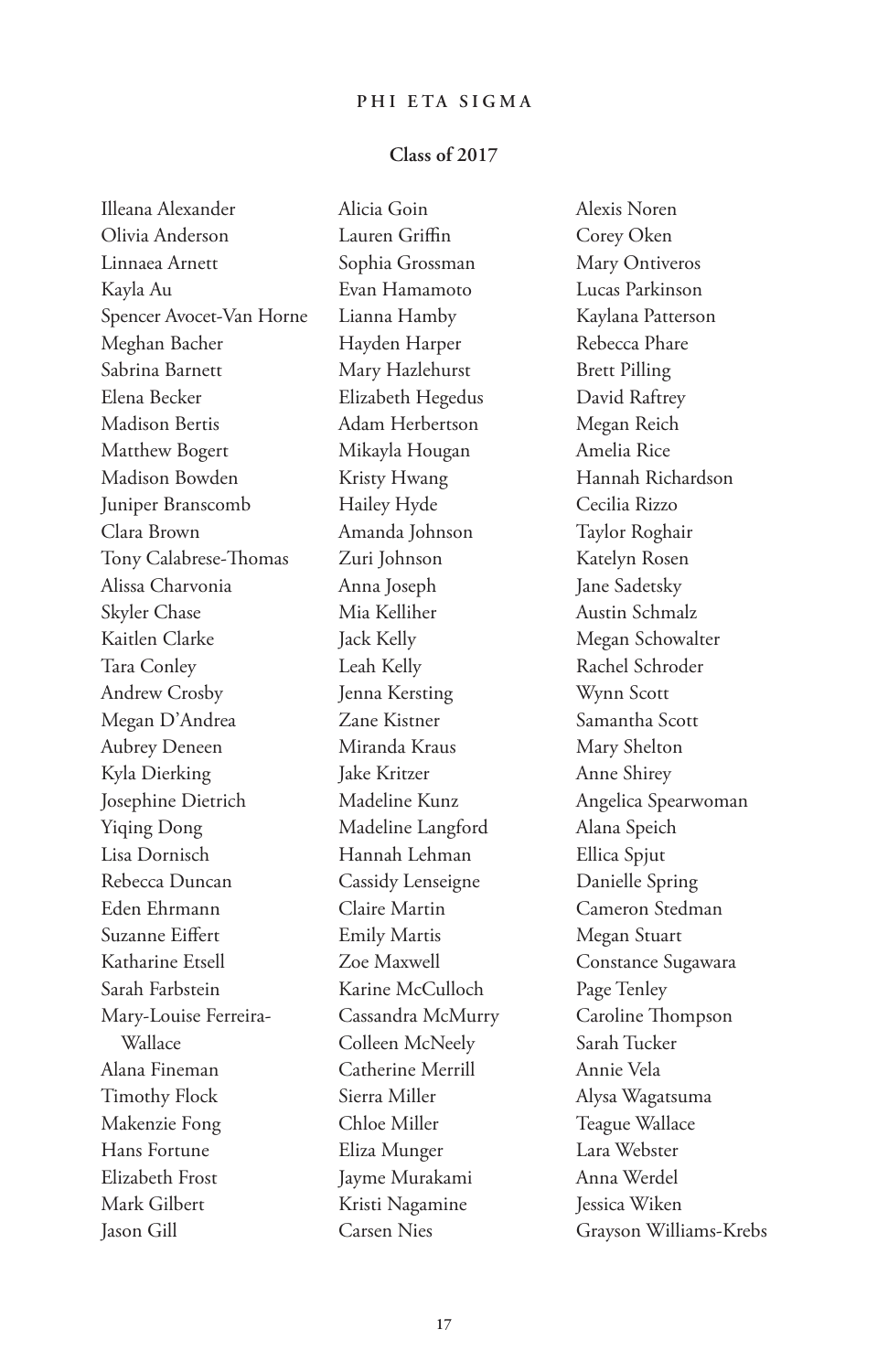# **Class of 2017 (Continued)**

Jacqueline Wong Emily Wood Henry Woody

Jaci Young Rebecca Zeglovitch Hannah Zimmerman Cooper Zurfluh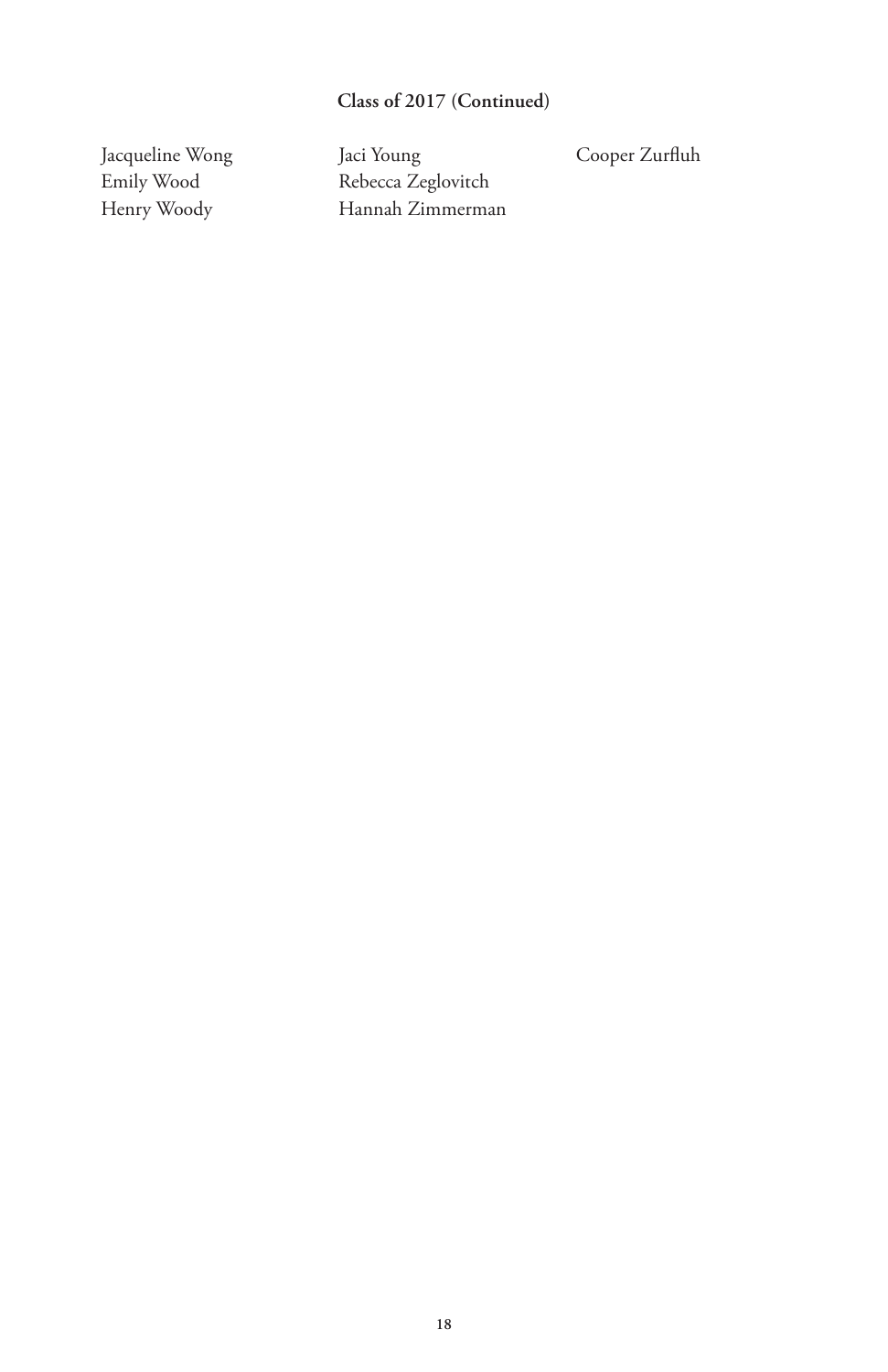# **ACADEMIC SCHOLARSHIPS**

## **LILLIS FOUNDATION SCHOLARSHIP**

*This award was established in 2007 through a generous gift from the Lillis Foundation and Charles and Gwen Lillis, parents of Jessica Baker Isaacs '05. The scholarship recognizes up to two entering first-year students each year who have demonstrated high academic achievement in high school and the promise of outstanding performance during their college careers and beyond.*

# **Class of 2017** Chili Johnson

#### **MATELICH SCHOLARSHIP**

*This scholarship, established in 2010 through the generosity of George E. Matelich '78 and Susan Matelich, recognizes students in each entering first-year class who exhibit exceptional drive and focus, as well as promise for outstanding academic and personal achievement while enrolled at Puget Sound.*

#### **Class of 2017**

Clara Brown Jensen Handwork

#### FACULTY-NOMINATED SCHOLARSHIPS

|                                                                                                | Kumar Flower-Kay |
|------------------------------------------------------------------------------------------------|------------------|
|                                                                                                | Abigail Jackson  |
|                                                                                                | Tyler Randazzo   |
| Bryning Scholars are rising juniors and seniors who have demonstrated excellence and talent in |                  |
| their ability to express themselves and their intellect in writing.                            |                  |

|                                                                                                       | Keala Yang    |
|-------------------------------------------------------------------------------------------------------|---------------|
| Wyatt Scholars are rising seniors who have demonstrated outstanding leadership abilities,             |               |
| communication skills, and the potential to perform in graduate school, and to receive further         |               |
| distinction through major fellowship programs such as the Rhodes or Truman Scholarship programs.      |               |
|                                                                                                       |               |
|                                                                                                       | Ashley Mapile |
|                                                                                                       | Kyle Miller   |
|                                                                                                       | Curtis Mraz   |
| Wallerich scholars are outstanding undergraduate students who have demonstrated their interest        |               |
| and success in the natural sciences, pre-medicine, or other health science coursework. Recipients are |               |
| selected based upon outstanding academic performance, interest in research, and plans for a career    |               |

*in the natural or health sciences.*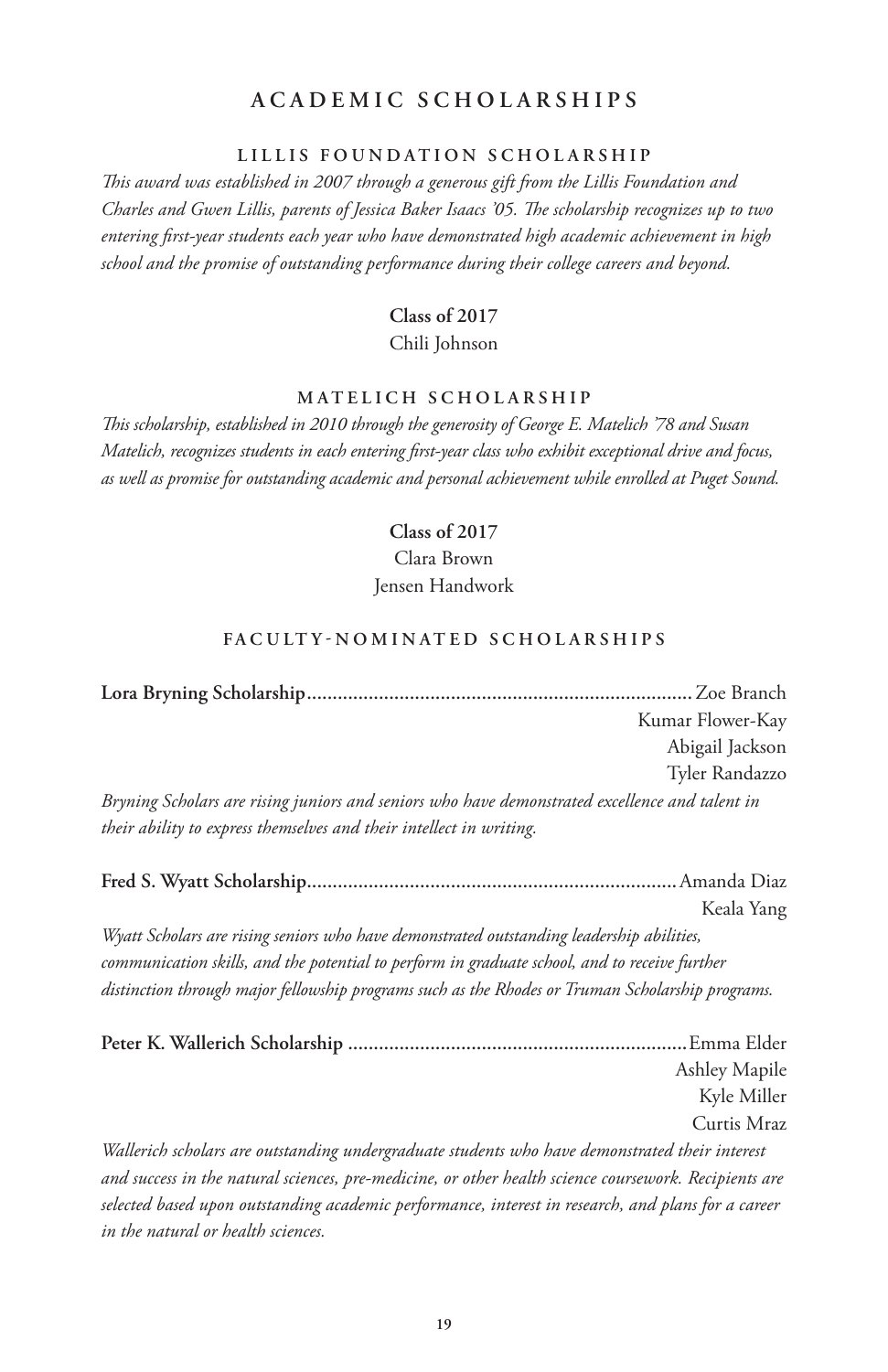# **RESEARCH AWARDS**

#### **Summer 2016 Research Awards in Arts, Humanities, and Social Sciences**

Illeana Alexander Rachel Anderson Madeline Aubertine Jae Bates Madison Bowden Mitchell Carlson Samuel Carp Cody Chun Katharine Etsell Benjamin Fallis Rachel Greiner

Lauren Hall Jesse Jenks Audrey Kaufman Neha Ketkar Adrian Kljucec Madeline Langford Hannah Lehman Allison Nasson Ali O'Daffer Megan Reich Rachael Riley

Jahrme Risner Sophie Schwartz Samantha Scott Olivia Sherman Hailey Shoemaker Sloan Strader Kathryn Stutz Samantha Tigner Helen Tschurr Justin Wagers

## **Summer 2016 Science Research Awards**

Bridget Alexander Zach Armstrong Sam Berling Naomi Boissy Andrew Brandt Sammy Burch Angélica Calderón Joseph Chen Emaleigh Curl Emma Didier Lisa Dornisch Juliana Echternach Emma Elder Jordan Fonseca Tiare Gill Alicia Goin Jon Kenneth Golla Ryan Grate Caroline Hamilton Elizabeth Hegedus Adam Herbertson Rachel Hirsch Cole Jackson Joseph Jepson Benjamin Johns Amanda Johnson Alexander Kaufman Drew Kristensen Andrew Langtry Addison LaRock Alexander Lutton Katy Maleta Rita McCreesh Kristina Michaud Zane Molgaard Annastasia Morairty Toshiro Newsum Andrew Oberhelman Anson Olson Alexandria O'Neal Kimberly Ortmann Kyle Reinke Gustavo Reyes Hannah Richardson Anna Rothstein Jane Sadetsky Zoey Selby Hunter Simpson Mairan Smith Sofia Soares Matty Specht Emily Stewart Samantha Swain Robyn Thomas Lauren Ulbricht Andrew Ustach Deanna Wilcox John Williams Jeremy Wood Vladimir Yelkhimov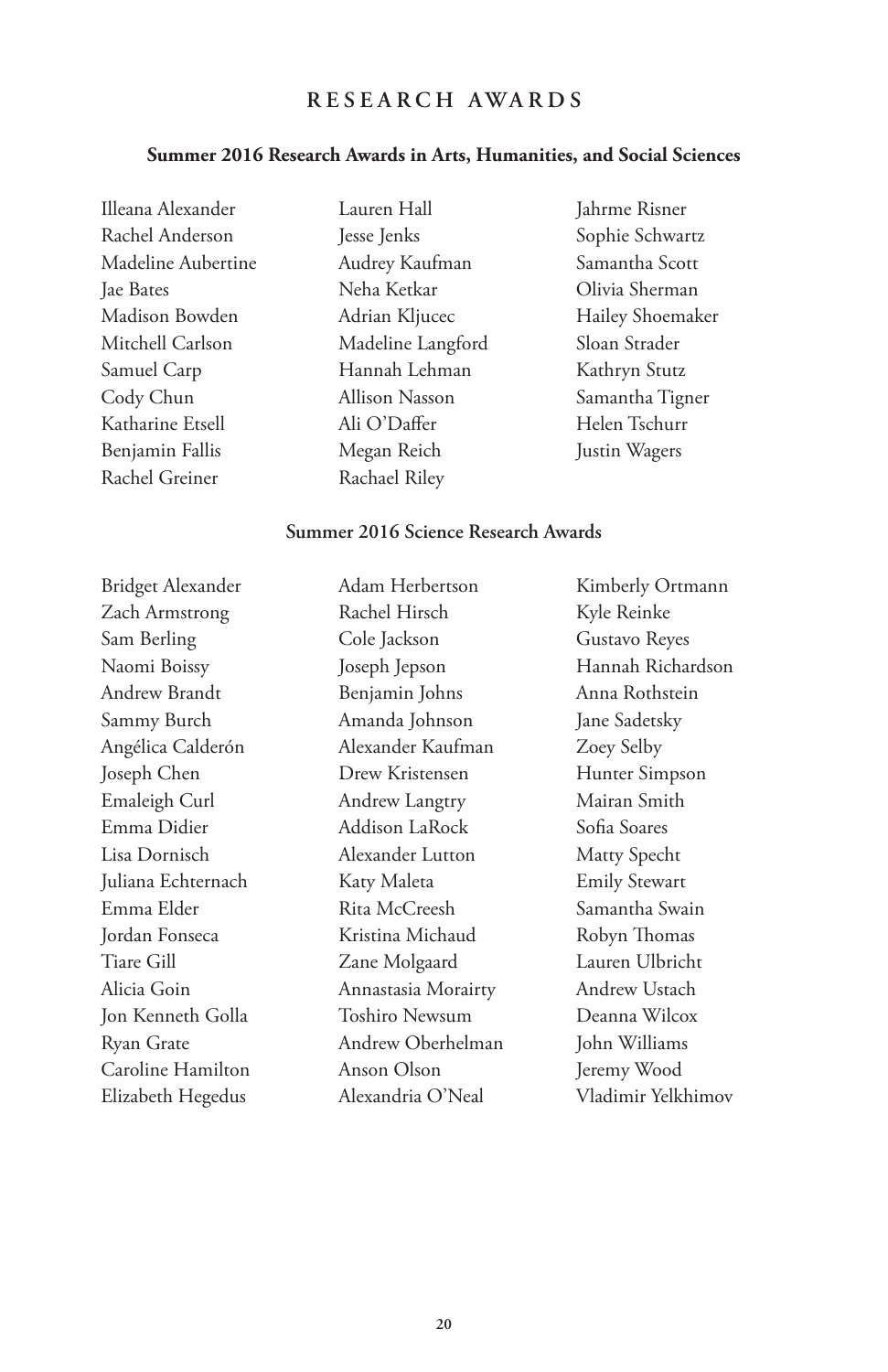# **University Enrichment Research Awards**

**Spring 2016** Bridget Alexander Milbrey Andrews Linnaea Arnett Madeline Aubertine Madison Bolejack

**Fall 2016** Charles Bambarger Hannah Collier

Nate Garner Andrew Langtry Zane Molgaard Rachael Riley Zoey Selby

Alicia Goin Hannah Richardson Sofia Soares Constance Sugawara Lauren Ulbricht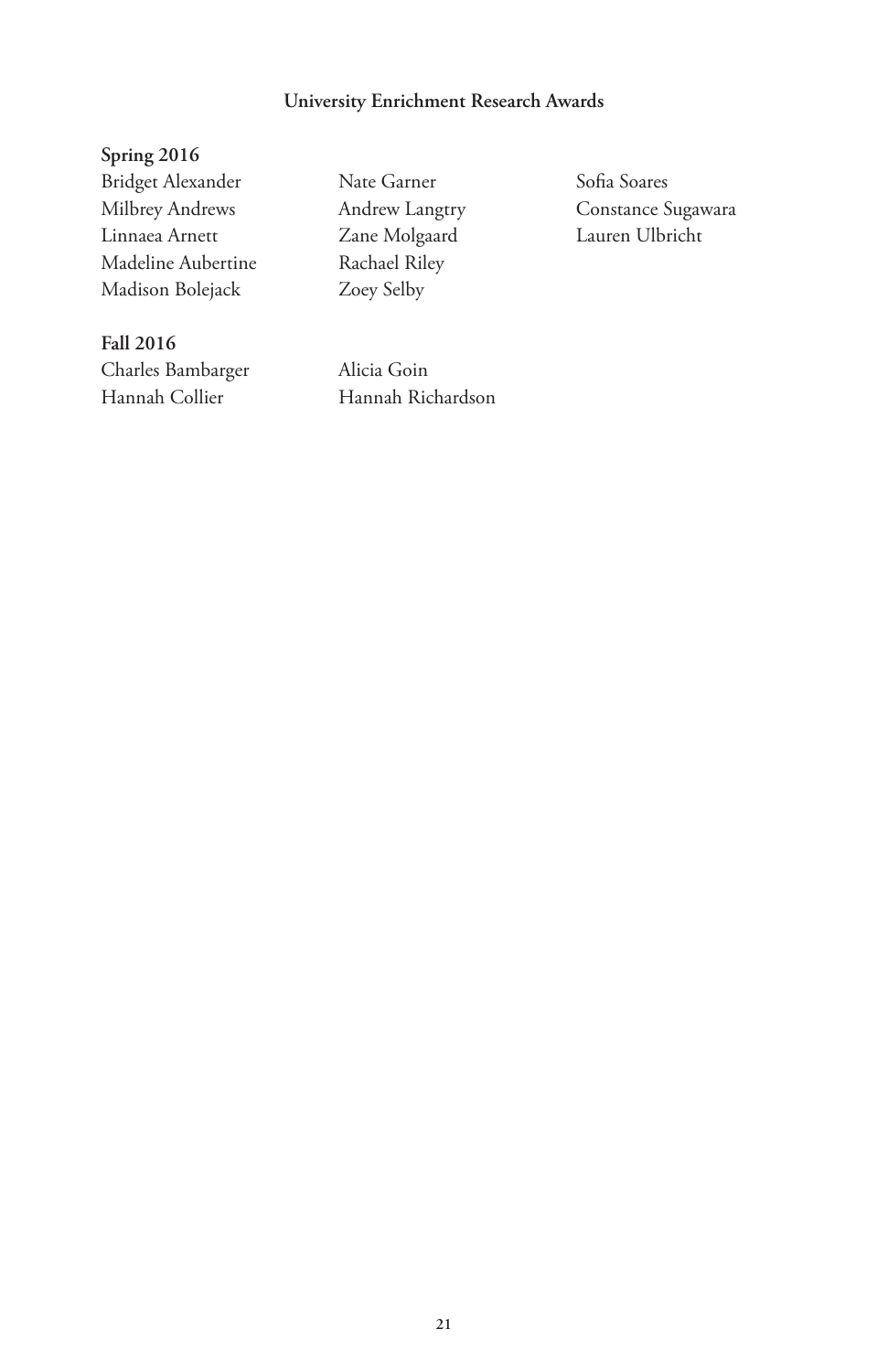# **COLLINS MEMORIAL LIBRARY AWARDS**

## **Research Practices Award**

Arts, Humanities, and Social Sciences .......................................... Rachel Anderson Science.........................................................................................Amanda Johnson *The award recognizes undergraduate students who demonstrate exemplary skill and creativity in the application of library and information resources to original research and scholarship. Sponsored by Collins Memorial Library.*

# **Book Collecting Award**

*The award encourages undergraduate students at Puget Sound to read for enjoyment and to develop personal libraries throughout their lives; to appreciate the special qualities of printed or illustrated works; and to read, research, and preserve the collected works for pleasure and scholarship. Sponsored by Book Club of Washington.* **Best Single Collector: .................................**Matthew Bell, "Politics: Love at First Sight" **Best Essay:........................**Rachel Anderson, "Sacred Texts: The Books Above My Altar" **Collins Choice Award:.........**Emma Christen, "Beauty in Diversity: Learning Humanity Through Religion"

**Senior Art Award..................................................................................**Katharine Etsell *The Senior Art Award recognizes a graduating studio art major. The winning work is selected by a library panel of staff members and students. The student artist receives a cash prize, and the artwork is prominently displayed in Collins Memorial Library for one year.*

# **FELLOWSHIPS**

**Fulbright Scholarship......** Melissa Meharg - English Teaching Assistantship to Germany Jessica Wiken - Research Scholarship to India

Corey Friedman (alternate) - English Teaching Assistantship to Spain

*The U.S. student program is designed to give recent B.S./B.A. graduates and master's and doctoral candidates opportunities for personal development and international experience. Students teach English as a second language in high schools and participate in various community and cultural activities. Projects and/or activities may include university coursework, independent library or field research, classes in a music conservatory or art school, special projects in the social or life sciences, or a combination.*

**French Government Teaching Assistantship ........................**Rebecca Duncan to Nantes Rachel Skene to Montpellier Sarah Cobbett (waitlisted) *The French Government Teaching Assistantships are competitive and prestigious awards granted by the French Government. Students receiving these Assistantships teach English abroad in the French*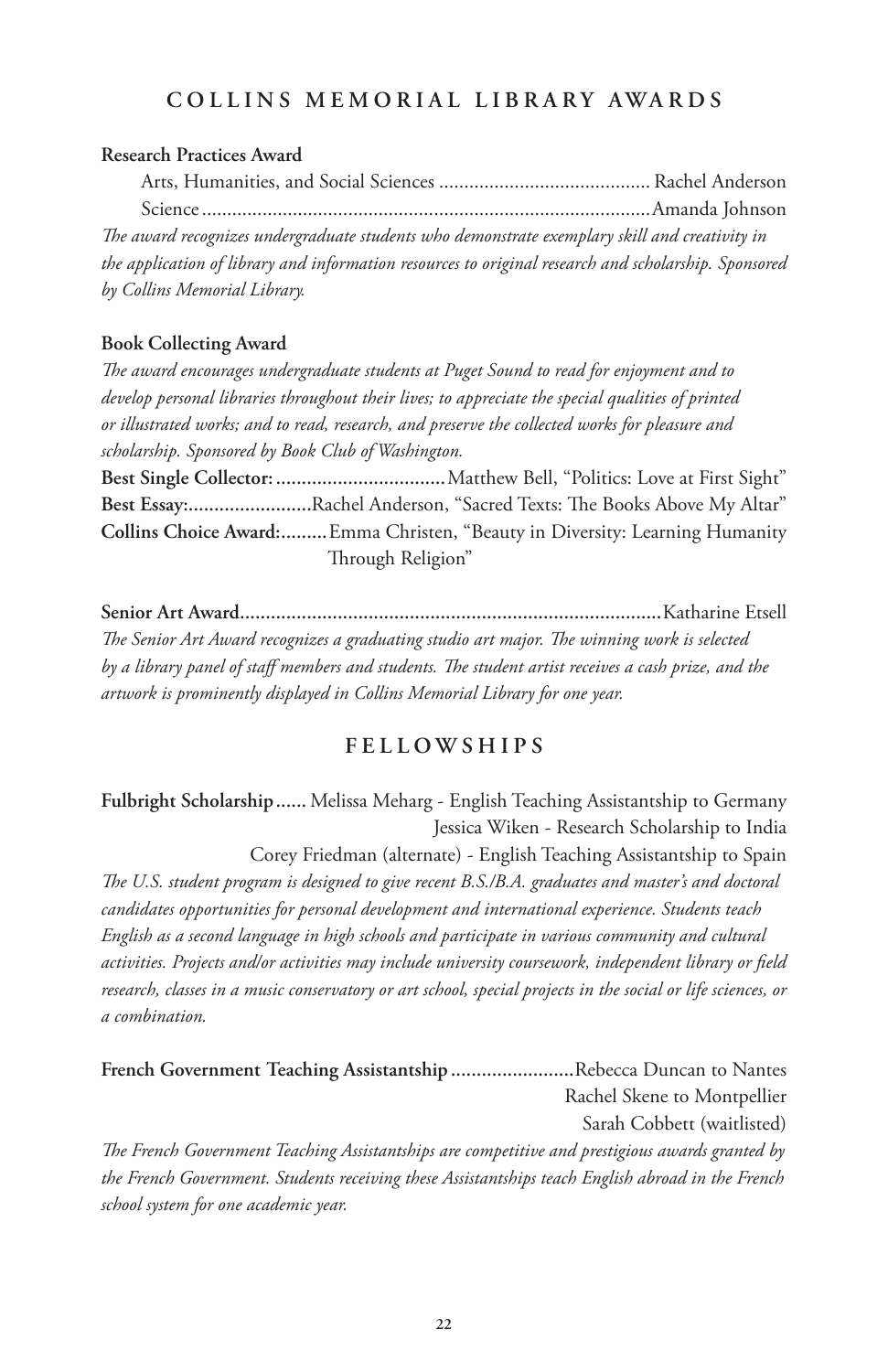# **Thomas Watson Fellowship ........................................................** Angelica Spearwoman

*The Watson Fellowship enables college graduates of unusual promise to engage in an initial postgraduate year of independent study and travel abroad. This opportunity provides for a focused and disciplined Wanderjahr of the graduate's own design. The fellowship provides a grant of \$30,000 to each recipient.*

**Goldwater Scholarship ........................................**Jordan Fonseca - Honorable Mention Lizzi Hahn - Honorable Mention

*The Barry M. Goldwater Scholarship and Excellence in Education Program was established by Congress in 1986 to honor Senator Barry M. Goldwater, who served his country for 56 years as a soldier and statesman, including 30 years of service in the U.S. Senate. The scholarship program was designed to foster and encourage outstanding students to pursue careers in the fields of mathematics, the natural sciences, and engineering. The Goldwater Scholarship is the premier undergraduate award of its type in these fields.*

**National Science Foundation...........................** Matthew Moreno - Honorable Mention *The National Science Foundation (NSF) is an independent federal agency created by Congress in 1950 "to promote the progress of science; to advance the national health, prosperity, and welfare; to secure the national defense…" It is the funding source for approximately 20 percent of all federally supported basic research conducted by America's colleges and universities. In many fields such as mathematics, computer science and the social sciences, NSF is the major source of federal backing. They ensure that research is fully integrated with education so that today's revolutionary work will also be training tomorrow's top scientists and engineers.*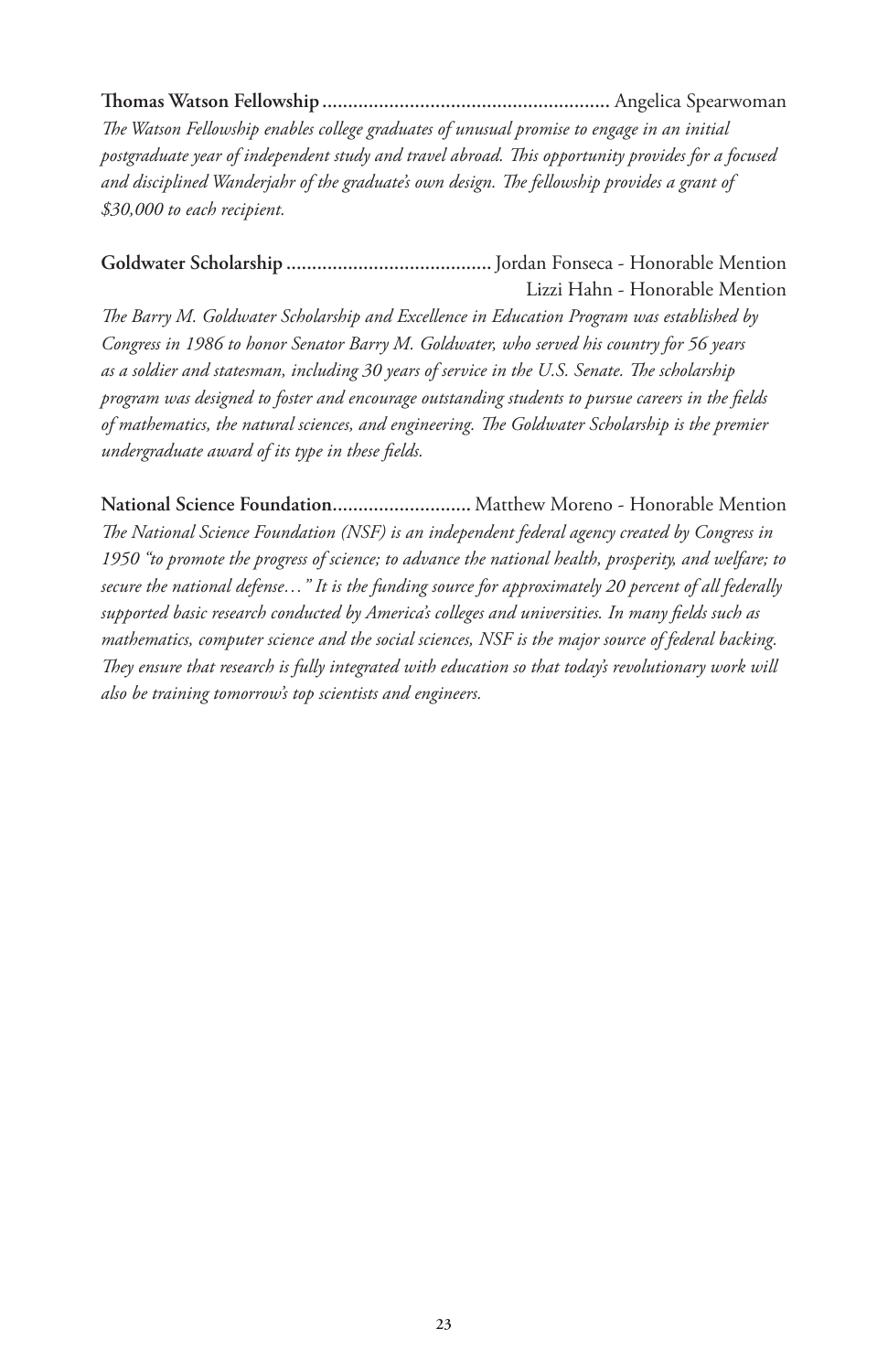# **SCHOLAR-ATHLETES**

Izzy Amaya – Lacrosse Meghan Bacher – Lacrosse Sean Barnes – Football Elena Becker – Lacrosse Jake Belin – Football Nicole Bouche – Women's Tennis Emery Bradlina – Women's Track and Field Gabriel Chaikin – Men's Basketball Abby Crowell – Women's Track and Field Martha Cummings – Women's Track and Field James DeJesus – Baseball Jackie Dierdorff – Women's Soccer Kayla Dimicco – Women's Swimming Amanda Fehr – Softball David Follett – Baseball and Men's Golf Hans Fortune – Football Samuel Gonzalez – Men's Soccer Erica Gott – Softball Jessica Gott – Softball Jack Gries – Baseball Evan Hamamoto – Men's Swimming Kathryn Hart – Lacrosse Ian Hughes – Baseball Riley Inn – Men's Tennis McKenna Johnson – Softball Zuri Johnson – Women's Crew Mitchell Kilgore – Men's Swimming Connor King – Men's Swimming Roxanne Krietzman – Lacrosse Drew Kristensen – Football Kristen Lane – Volleyball

Riley Lawrence – Volleyball Hannah Lehman – Women's Crew Geremia Lizier-Zmudzinski – Men's Cross Country Zac Lokay – Men's Soccer Malcolm Major – Men's Soccer Erin Malooly – Women's Crew Katarina Moffett – Volleyball Lura Morton – Women's Soccer Ryan Moyes – Baseball Lily O'Connor – Women's Crew Jordan O'Hanlon – Women's Swimming David Olson III – Men's Swimming Emily Prasil – Women's Soccer and Women's Track and Field Maxwell Richman – Football Megan Sanders – Women's Swimming Tim Saunders – Men's Basketball Mary Shelton – Women's Crew Hailey Shoemaker – Lacrosse Erika Smith – Volleyball Paulina Thrasher – Women's Soccer Jacqueline Van Ardenne – Women's Crew Maggie Van Weele – Volleyball Ali Walker – Lacrosse Patrick Wigger – Men's Swimming Grayson Williams-Krebs – Women's Soccer Alison Wise – Women's Cross Country and Women's Track and Field Jacob Wuesthoff – Football Jaci Young – Softball Cooper Zurfluh – Football

*To earn this distinction a student must have a 3.5 cumulative GPA and must have earned at least two varsity letters.*